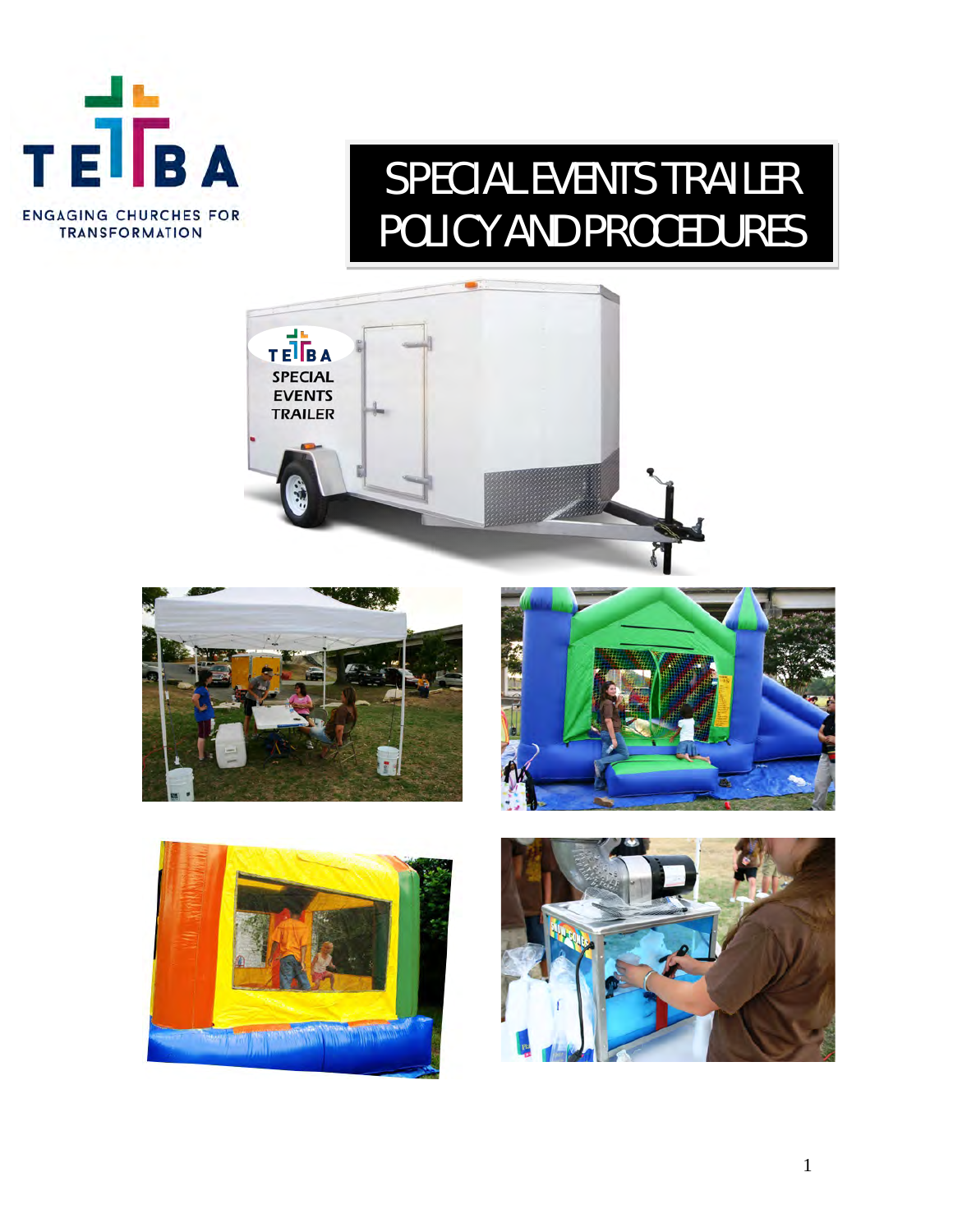

## **TRYON EVERGREEN BAPTIST ASSOCIATION**

## **Special Events Trailer (SET) Usage Policies**

- 1. The Special Events Trailer (SET) is reserved for exclusive use by member churches and missions of the Tryon Evergreen Baptist Association.
- 2. The SET must remain inside the geographical boundaries of the churches and missions of the TEBA and the communities they serve.
- 3. Either before or on the day the SET is picked up, **two separate checks are needed: One for the security deposit for \$100.00 and the other for the \$100.00 usage fee** (Daily use); **\$150.00** (weekend use). A fee of \$50.00 will be charged for an additional business day of usage of the SET for the event reservation. **The security deposit will be returned upon receipt of the trailer, in the same condition it was checked out, and receipt of the evaluation form. Failure to repack the trailer as presented in the manual and training video may result in a minimum repacking charge of \$75.00, up to the full deposit amount, so costs related to repacking may be recovered.**
- 4. Any damage to the trailer or equipment should be reported upon the return of the trailer.
- 5. Churches will be responsible for repair fees for damage to the trailer or equipment resulting from neglect or abuse (Any usage not in compliance with SET Instructions).
- 6. A church will not be able to reserve the trailer until all past fees for usage or damage by that particular church are paid in full.
- 7. Churches must reserve the trailer at least two weeks in advance. To reserve the trailer, contact Stephanie Cuilty at 936-856-2001 or email scuilty@teba.org.
- 8. Each church is responsible to carry insurance adequate to cover liability and damage claims associated with the use of the trailer.
- 9. SET will be picked up at the TEBA Office, 4489 N. Frazier Street, Conroe, Texas 77303 during regular office hours (8:30-4:30 - Monday-Thursday and 8:00 – noon on Friday). It must be returned by 10:00 AM to avoid a \$50.00 late fee; Returns after the 10:00 AM deadline will be assessed a second-day fee of \$100.00 (which includes the late fee).
- **10.Completed rental form, training requirements agreement, proof of insurance and payment in full must be received in the office of TEBA before any church is allowed take possession of the SET***.*
- 11. The vehicle pulling the trailer must be equipped with a  $2^{5/16}$  ball and a 7blade, male connector.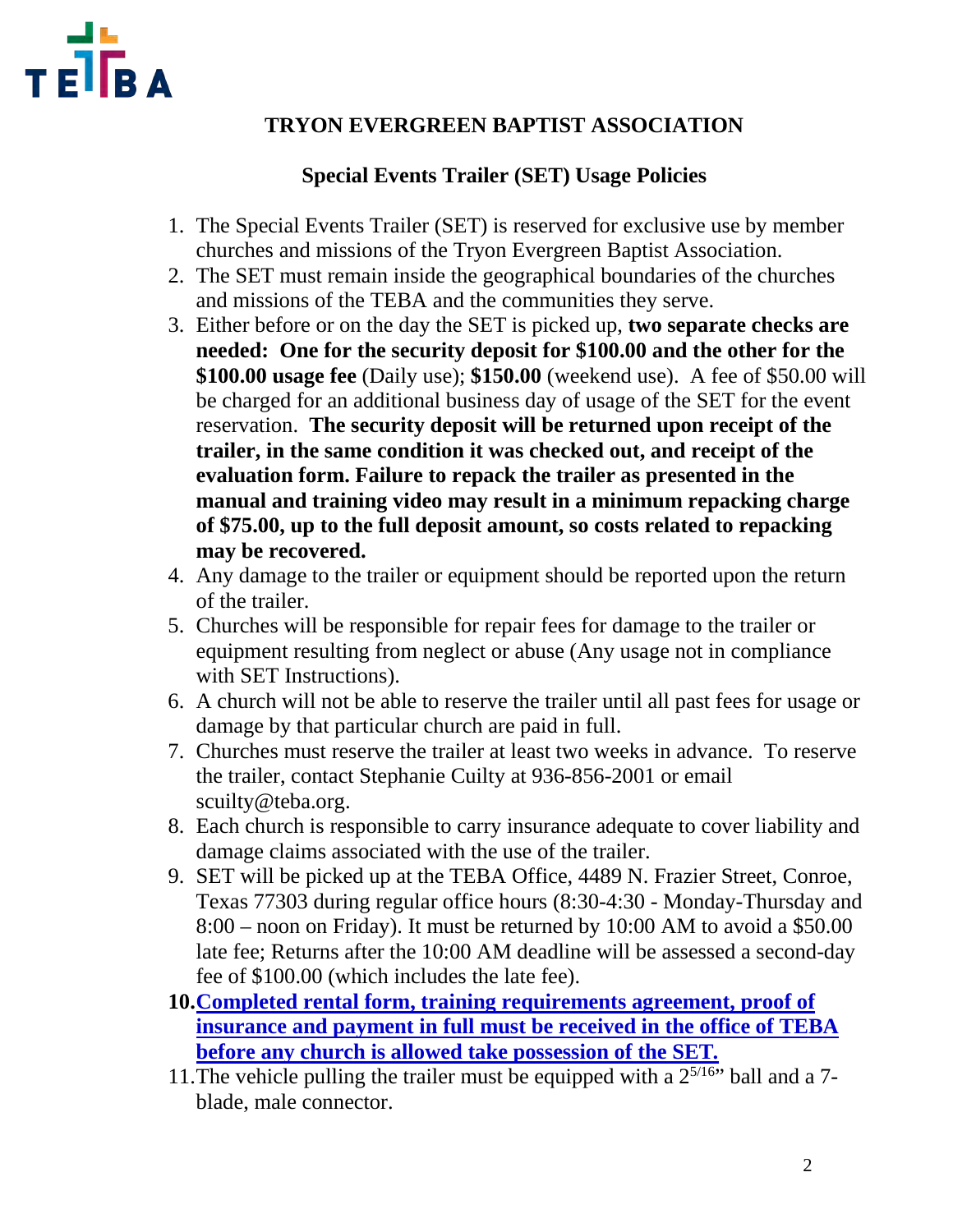

## **Special Events Trailer (SET) Instructions**

## **Tryon Evergreen Baptist Association**

Contact Stephanie Cuilty to schedule the trailer at 936-856-2001or email scuilty@teba.org

## **Pick up and return the SET to TEBA.**

This trailer provides the basic resources needed to conduct a special fellowship, outreach, or family event in any community within the Tryon Evergreen Baptist Association. We are providing this trailer to help TEBA churches maximize their outreach budget and help some that would not otherwise have the resources to conduct a special event of this magnitude. We also want to help churches know how to reach out to lost people through this tool. The usage fee is to help offset the cost of maintaining the SET. It is estimated the contents would rent for \$1300/day if rented individually. Any additional contributions you wish to make will go toward adding additional items to the trailer and making additional renovations/repairs to equipment or the trailer beyond the normal fees. You may also consider providing a scholarship for a smaller-membership church to use the trailer.

These instructions explain how to use each component in the trailer and return it to TEBA, 4489 N. Frazier Street, Conroe, Texas 77303, so that it is ready for the next church to checkout. This guide is provided to all persons who complete the SET training videos. Every church must have a trained person present to oversee the unloading, use, and repacking of the SET trailer, to ensure proper procedures.

## **Table of Contents**

- 1. Evangelism
- 2. Registration
- 3. Tents/Stage
- 4. Power
- 5. Sound and Lights
- 6. Food
- 7. Bounce Houses/Tarps
- 8. Games
- 9. Repacking the SET
- 10. Appendices
- 11. Check-out Form
- 12. Evaluation/Response Form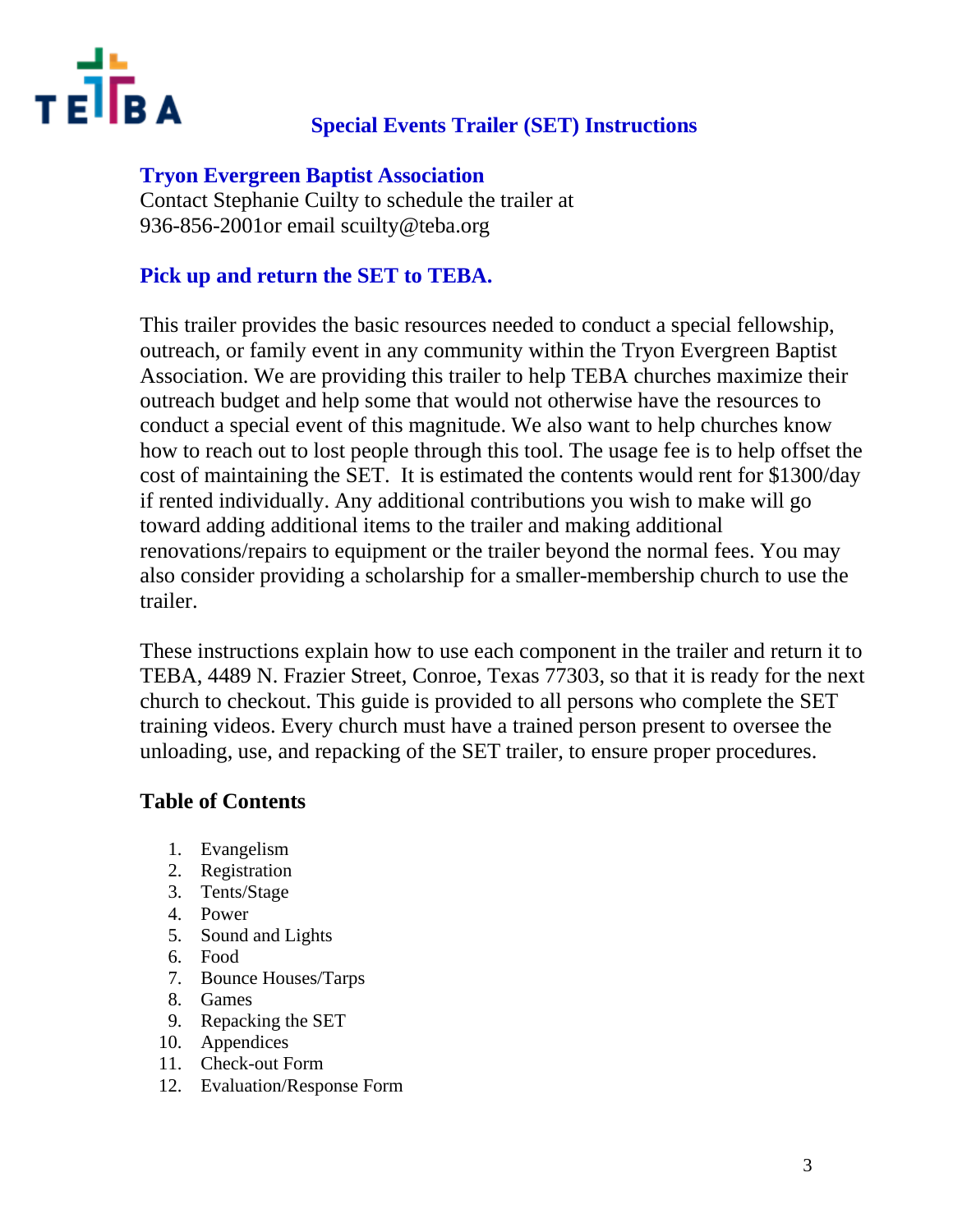## **Chapter One: Evangelism**

- 1. Priority reservations are given to member churches that show consistent financial support of the TEBA and are using the SET for church-wide and/or community outreach.
- 2. The Special Events Trailer is intended to make contacts and present the gospel of Jesus Christ to people who do not regularly attend church.
- 3. Assign at least three people with the responsibility to walk around and talk to people. You can talk to parents and/or children as they stand in line, are eating or listening to presentations. Each person must **"be prepared to give an answer to everyone who asks you to give the reason for the hope that is within you."**
- 4. Feel free to give away New Testaments, tracts, videos, or other information that may be successful in clearly communicating the gospel.
- 5. Visit www.namb.net/interfaith for free Belief Bulletins on witnessing to people of other religions.
- 6. POSSIBLE EVENT SCENARIO: Each worker should be intentional about sharing their faith as they work. Door prizes may be given away every 30 minutes or so to encourage people to hang around and remain involved. While making announcements, via the PA system, it helps to shut down the other venues and events so everyone can hear easier. Instruct everyone to come to a designated place for drawings. Begin with a brief testimony, Gospel presentation, or any creative way to tell people about Jesus, and then draw names for the prizes.
- 7. Provide copies of the Jesus video/DVD or an evangelistic booklet with each door prize. If you run out of door prizes continue drawing names so that everyone wins a video. You may also purchase additional door prizes and deliver them to homes the next day.
- 8. Complete a decision card for each decision. See Appendix 2 for a sample. You might want to adapt it to you church.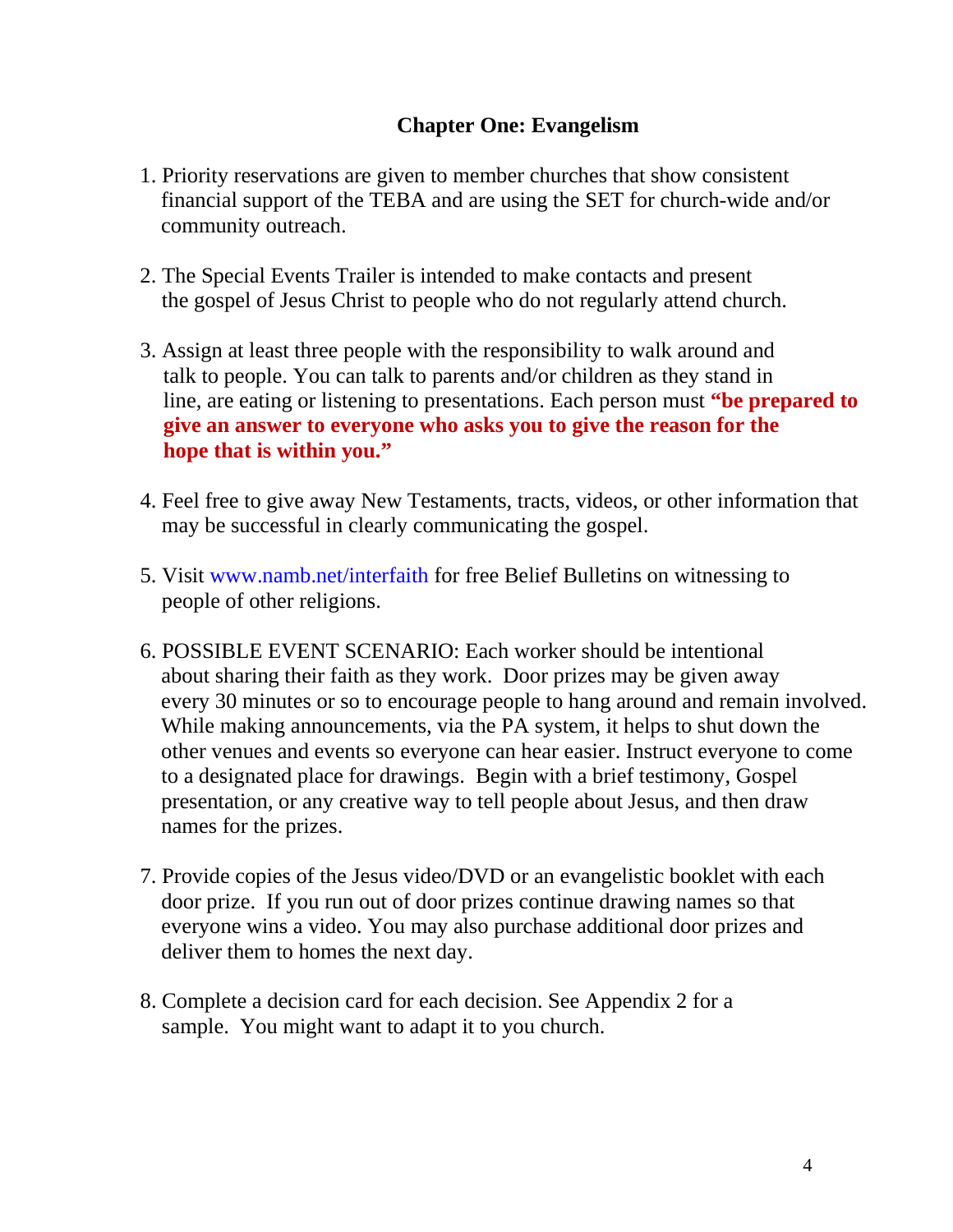- 9. Set up a tent and table to allow each child to make a Power Band witnessing bracelet. Explain to each person what each color means as they make bracelets. See Appendix 5 for instructions and script. Use balloons, art, illusions, face painting, EvangeCubes, activities, etc. to gather a crowd and present the gospel.
- 10. Remember, your main purpose is to share the gospel of Jesus Christ, not just to provide a fun event. You are using this tool and the special event so you have the opportunity to share your faith. Be intentional and unapologetic about talking about the change Jesus has made in your life.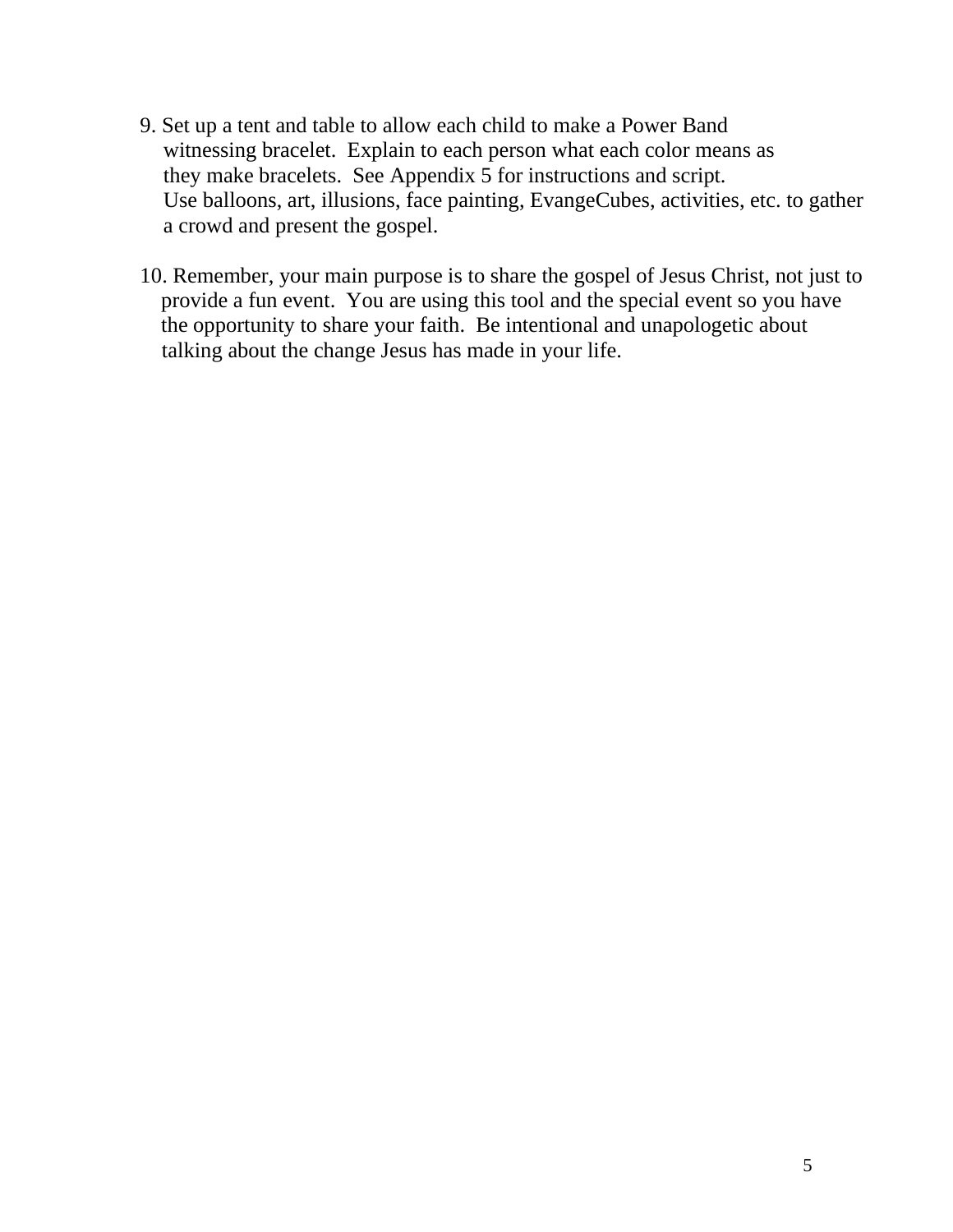## **Chapter Two: Registration**

It is preferable to enclose the area around the party in a way that allows the **"welcome tent"** to be the only entrance and exit.

- 1. Set up one table with two volunteers to register every guest.
- 2. There is a sample registration card in this book. See Appendix 1. You will want to adapt it your church.
- 3. Offer each person a pen or pencil and let each person in each family register themselves. Remind them that this for the drawing of door prizes as well. If someone in the family does not fill out all the information you would like to have for your follow up, maybe someone else will.
- 4. Place all the registration cards in one of the orange buckets to draw for door prizes. Be careful not to lose even one registration card.
- 5. Place all door prizes on a guarded table so people can see what is being offered.
- 6. If this is a VBS registration event, make sure you have a separate church registration card. Give away VBS materials you received in your VBS packet.
- 7. **Follow up, follow up, and follow up.** Commit to follow up on every card within 48 hours. A personal visit or a phone call is the most effective.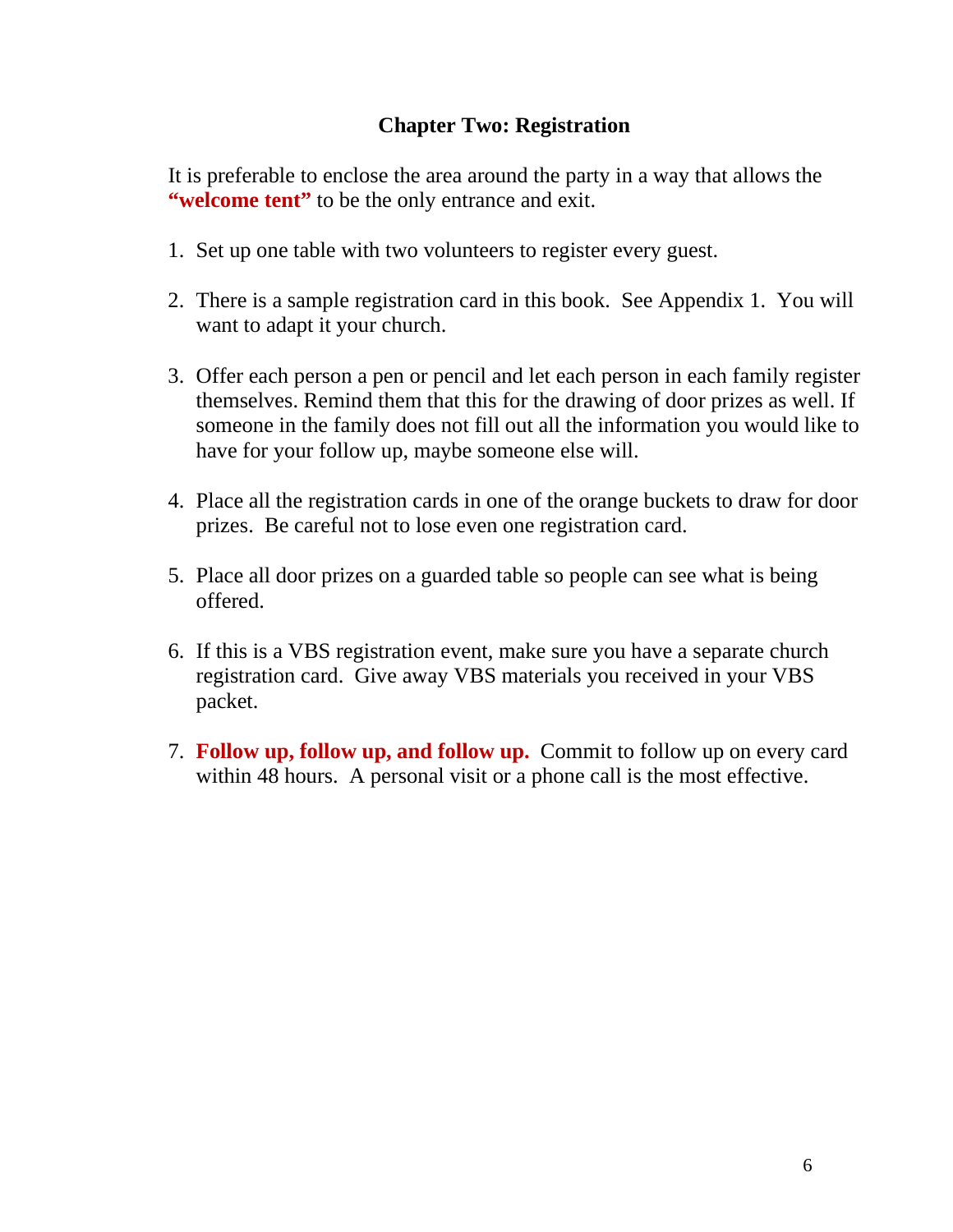## **Chapter Three: Tents**

Before setting up any of the tents, please consider if it is too windy for the tents. **Winds in excess of 20 mph can damage the tents**. The trailer is furnished with sixteen (16) five gal. buckets. We suggest that you fill each bucket with water and attach a bucket at each corner of each tent with a bungee cord. This will lessen the possibility of a wind gust damaging the tents. Churches will be held responsible for damage to any of the tents.

If the tents become wet for any reason, please use dry towels to dry them off before returning them to the trailer. Do not return them wet for any reason; this causes them to mildew and will destroy them. Contact Shannon Brown at TEBA (936- 856-2001) and inform her of any delay this might cause in returning the trailer*.* 

- 1. There are four 10'x10' EZ-UP tents.
- 2. Use four people to set up tents. EZ-UP tents can be set up in about four minutes each.
- 3. SETTING UP THE TENTS:
	- a. Take the tent out of the bag and stand it on its four legs.
	- b. Place your foot on the pole foot and extend the legs to the maximum height. (Push in the silver button on each leg and pull the pole upward. The silver button will pop into the next hole. Press again and pull the pole until the tent is at the desired height.)
	- c. Push the canopy up until it snaps into the top button.

## 4. TAKING DOWN THE TENTS

- a. This is most easily done with four people.
- b. Lower the legs by pushing in the silver button until you are at the lowest height.
- c. **Pull the pin ring at each corner to release the canopy lock**.
- d. Have each person take a corner pole and push the tent toward the center.
- e. The tent will collapse very easily.
- f. Please carefully dry the canopy and clean the feet before returning to the bag.
- g. Leave the canopy on the legs when replacing it in the bag.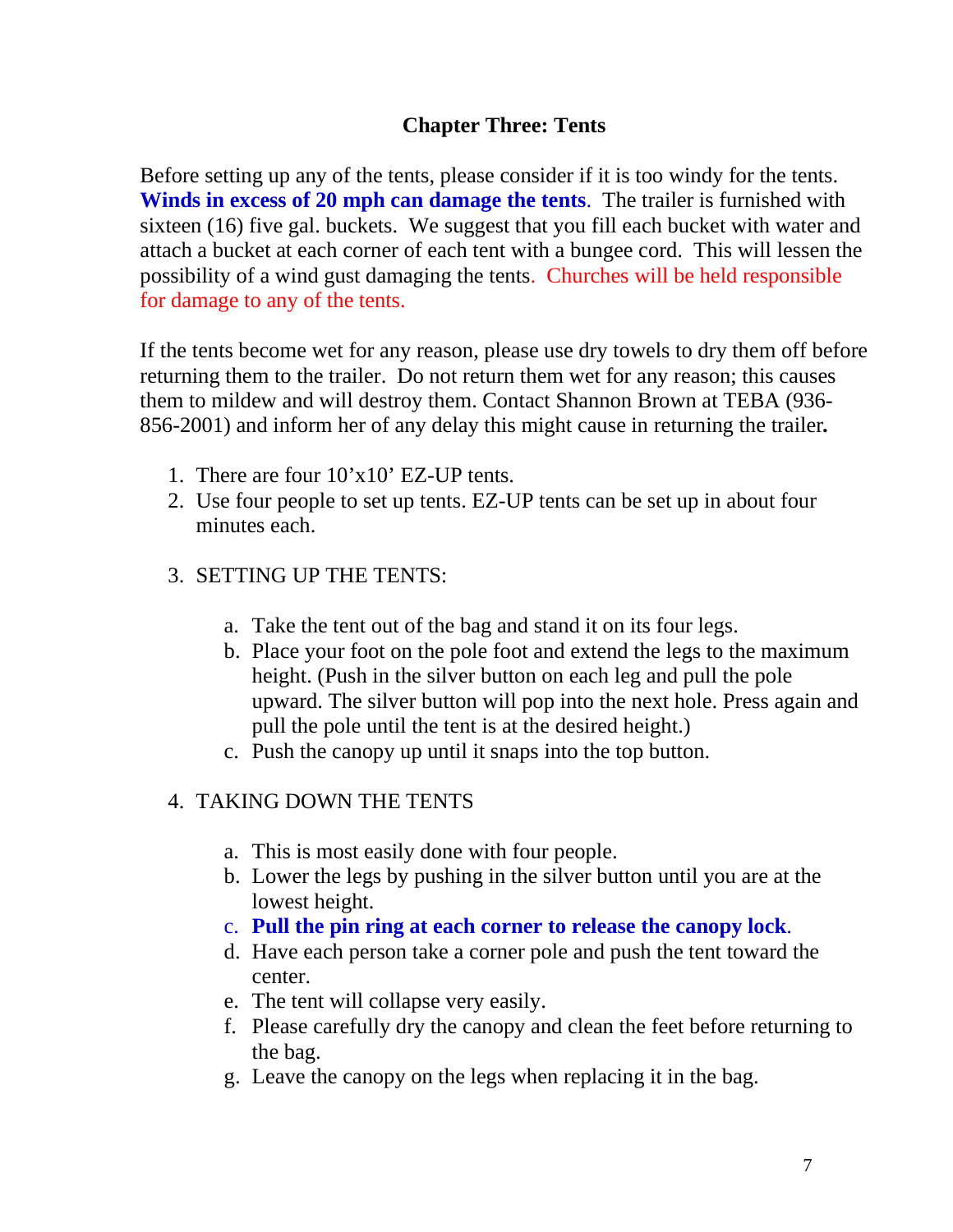## **Chapter Four: Power**

- 1. The SET comes with a 5000 volt generator, four 50 foot cords, and two 100 foot cords. It is best to use power from the facility or church.
- 2. The generator needs to be located far enough from the events to prevent the noise from disturbing the presentations. Two gallons of gas should run for the entire time of an average event.
- 3. Instructions for starting and stopping the generator are in the manual in the envelope on the front shelf of the trailer.
- 4. Please check the oil before cranking. Please note if there is a "low oil" light.

## 5. **PLEASE RUN THE GENERATOR UNTIL THE GAS TANK IS EMPTY BEFORE RETURNING IT TO THE SET**.

- 6. You may need to alternate the popcorn and snow cone machine if you are utilizing generator power alone.
- 7. The generator may not have enough power to run all the equipment at one time.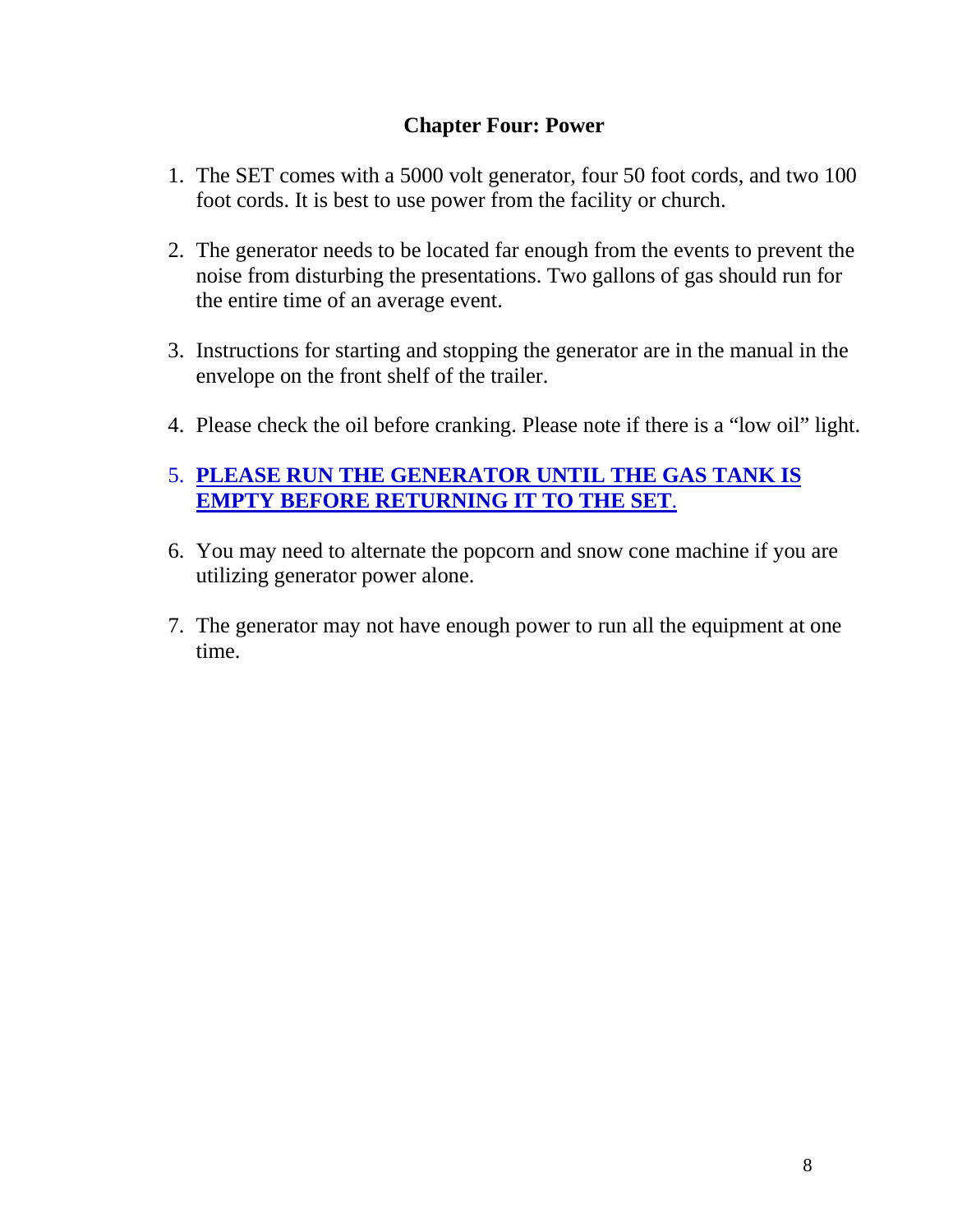## **Chapter Five: Sound**

The SET includes a sound system, CD player, speaker stands, and 2 microphones.

- 1. Place sound system, CD player, and stand bag on a table near the stage or program area. **Do not allow the sound board/amplifier to get wet!**
- 2. Remove speakers and place on stands at needed height and as level land allows, (no more than 6-8 FT.)
- 3. Remove the speaker cords from the compartment in the sound system and attach cords in the speaker/monitor inputs on the bottom left quarter of the system.
- 4. Remove microphones from the trailer supplies bin and attach to the amplifier using microphone cords
- 5. Microphone cords are located in the trailer supplies bin as well.
- 6. Attach the CD player into the system.
- 7. Adjust volume to get desired sound level. (CD player volume is controlled on the player and through the system as well.)
- 8. Please return the **clean and dry** speaker stands into the bag and replace them in the trailer where they were originally located.
- 9. Return the CD player to the trailer supplies bin.
- 10. Return the **clean and dry** sound system to its place in the trailer.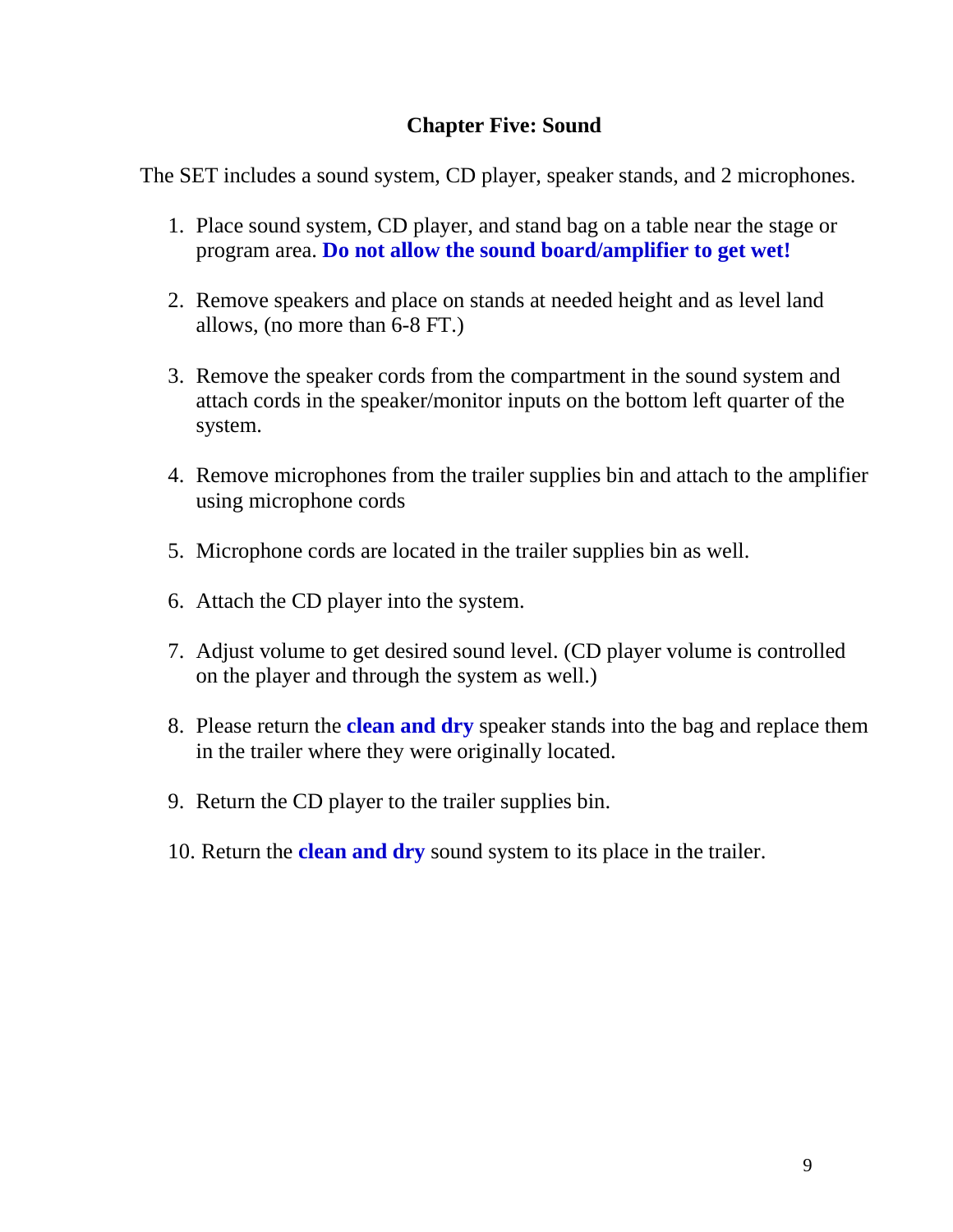## **Chapter Six: Food Preparation**

The SET includes a snow cone machine, popcorn machine, and grill. Your popcorn, snow cone flavored syrup, and cups can be purchased at Sam's.

**Discontinue all food preparation at least 30 minutes before the end of the party and begin cleaning the food equipment.**

## **A. Popcorn**

 The easiest option for popcorn is to use the pre-mixed packs of popcorn that include pre-measured oil, flavoring, and popcorn. Open the packet, pour it in, and turn on the machine. Each ounce of popcorn is about one serving.

## **To make popcorn:**

- 1. Turn on the kettle and let it warm up for 2 minutes. (Buttons are on the inside of the popcorn machine at the top.)
- 2. Turn the rest of the buttons on.
- 3. Use one and a half cups of popcorn to one cup popcorn oil and one tablespoon of popcorn salt.
- 4. Please **clean the cooking pot and walls thoroughly** when finished. You may have to return to church to do so.

## **B. Snow Cones**

- 1. Place the snow cone machine on a table that won't be damaged by water since the case drains water as the ice melts.
- 2. The snow cone machine requires a large cup of ice for every snow cone cup, so a lot of ice is needed.
- 3. Open the grinder lid and pour in the ice. Close the lid.
- 4. Turn on the machine and make a snow cone. Place snow cone in the holder.
- 5. Add flavored syrup to the cone. One pump of syrup is enough for an average snow cone.
- 6. Please thoroughly **clean and dry** the snow cone machine and syrup pumps (give special effort in drying these) before returning them to the SET.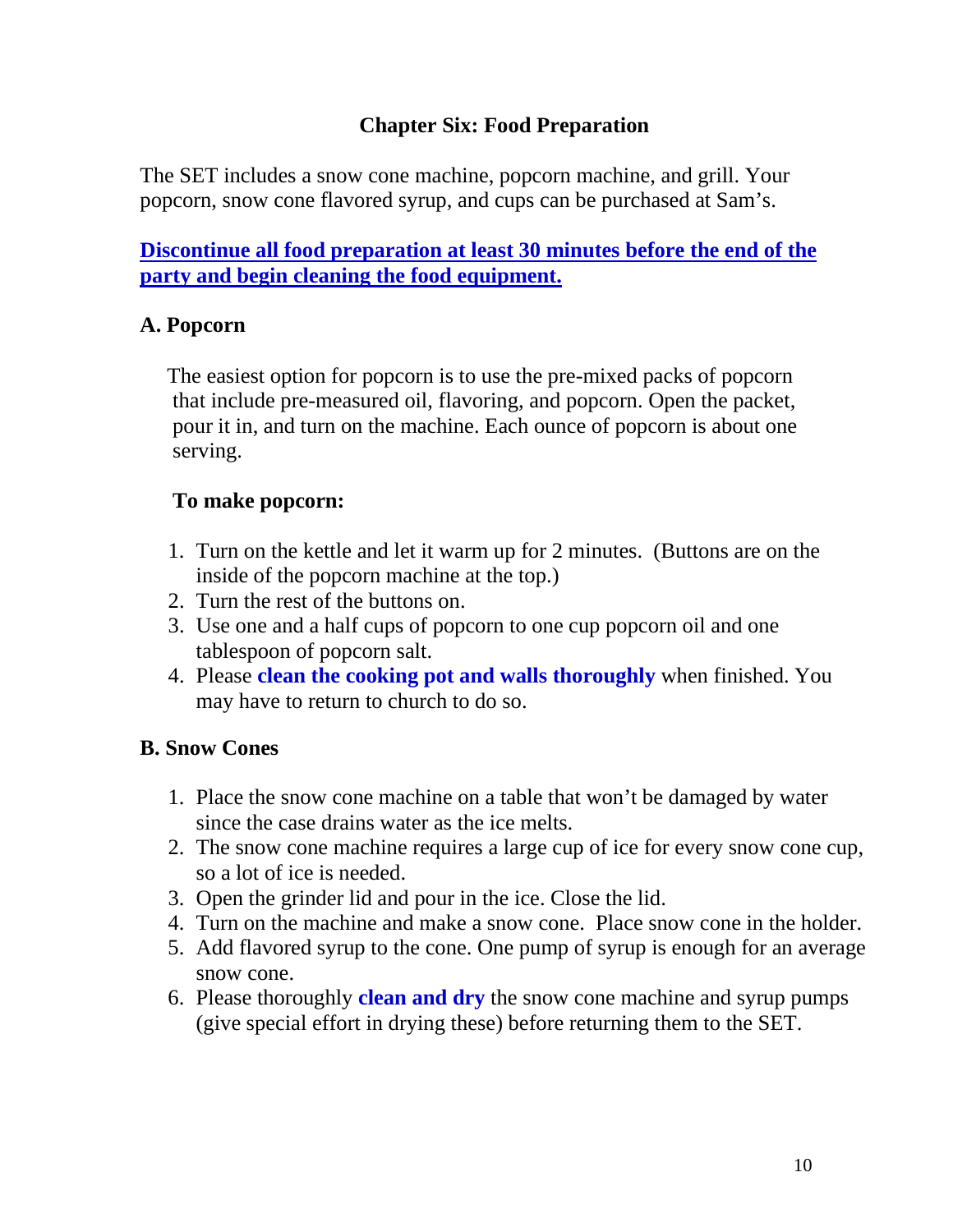## **C. Grill**

The grill is a charcoal grill with a compartment for wood/charcoal to use for smoking. The charcoal should be lit a full 30 minutes before you plan to cook. Upon completion of the event, **empty the grill of ash** and clean it before returning it to the TEBA.

Note: Will need a 20 lb. bag of charcoal and lighter fluid.

**Talk to the children and their parents about Christ, their church affiliation, and invite them to Sunday School and church.**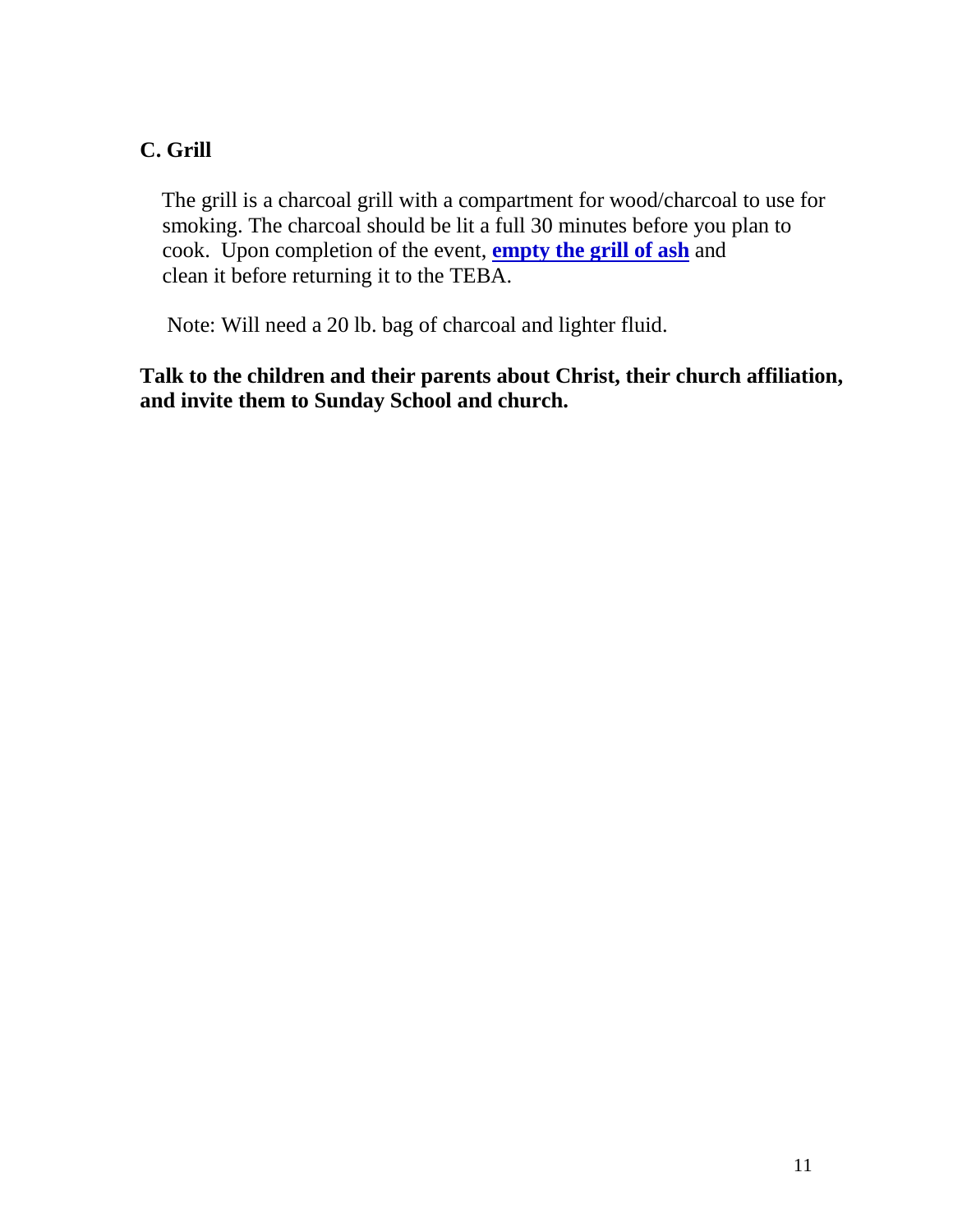## **Chapter Seven: Bounce Houses**

Please consider if we are having a windy day before setting up a bounce house. **The bounce house can become dangerous or be damaged in winds of 20 mph or greater**. If winds reach these speeds during the event, the bounce houses should be shut down immediately. Churches will be held responsible for damage to the bounce houses. See Inflatable Bounce House Instructions (Appendix 13).

If the bounce houses are wet, please dry them using dry towels. This will prevent mildew from destroying them. Contact Shannon Brown at TEBA (936-856-2001) and inform her of any delay this might cause in returning the trailer*.*

## **I. Set up Instructions:**

Take the bounce house out of its trailer location and unroll it**. Note the trifold\quad-fold pattern to replace it in the bag when finished.**

Connect the blower to the input vent on the side of the bouncer. Close off the other vent. Plug it up and turn it on. Note the blower must stay on while children are in the bouncer.

 If it does not start, press the button on the plug. The bounce house takes about 5 minutes to inflate.

Find the metal stakes in the tent bags (The tents use the buckets and bungee cords to tie them down) and stake down the four corners of the bounce house.

## **II. Take Down Instructions:**

- 1. Sweep out, blow out, and/or damp mop before turning off the blower.
- **2.** Turn off the blower. **WARNING: THE BOUNCE HOUSE WILL IMMEDIATELY CEASE TO BEAR ANY WEIGHT.**
- 3. Remove the blower from the outlet vent and open both air vents.
- 4. Two or three people begin at the front and remove the air by rolling up the bounce house tightly toward the outlet vents (see folding instructions).
- 5. Standing at the front fold the left and right sides so they touch in the center, like closing two shutters on a window leaving the outlet vent clear.
- 6. Two people can roll tightly from front to rear. The large bounce house should fit easily on the dolly and in the front of the trailer.
- 7. If it is too big, repeat the roll up procedure.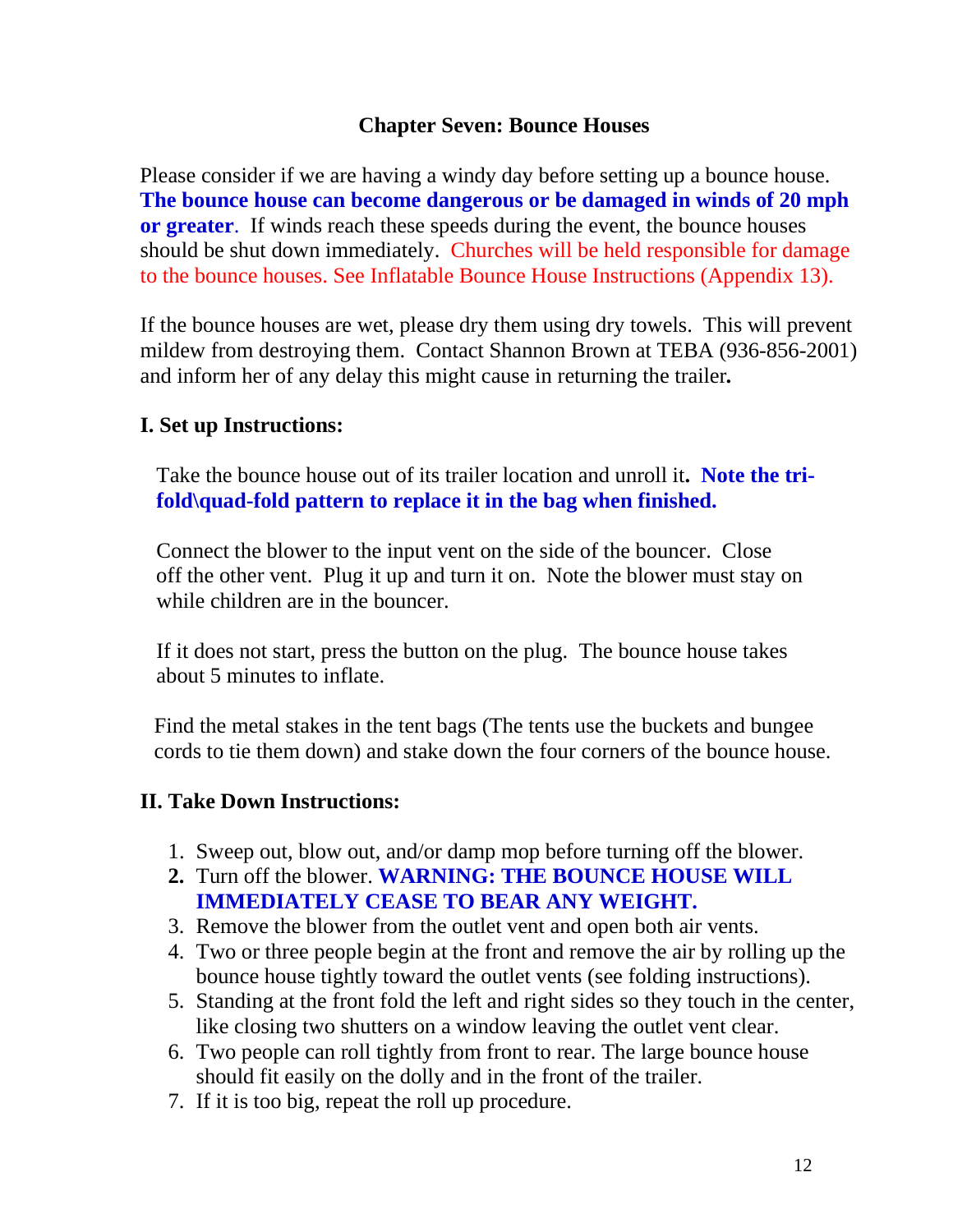- 8. Stand it up and strap to hold it tightly.
- 9. Attach the big house to the hand truck with the two straps. Replace in the front of the trailer through the side door.

## **III. General Guidelines:**

- 1. Provide at least two volunteers to monitor the bounce house.
- **2.** Limit the number of children in the bounce house to five or six. Smaller children should be with smaller children and larger children with larger children. **Make sure they remove their shoes.**
- **3. Talk to the parents waiting for their children. Find out about their religious affiliation.**
- **4. Tell them about Jesus and invite them to church.**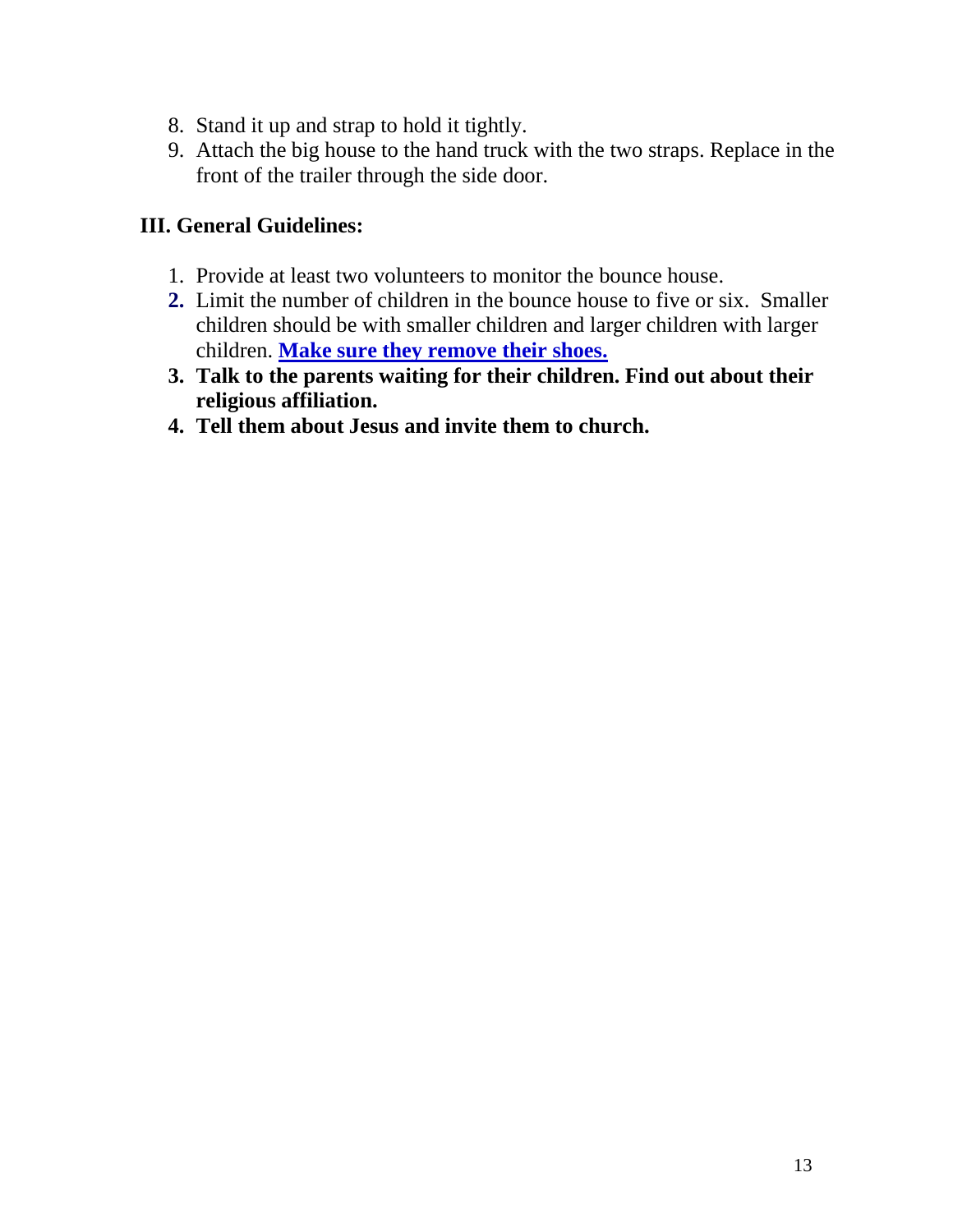## **Chapter Eight: Games**

There are ten games in the SET. Add additional games as you have volunteers and supplies: include face painting, "go fish", and any of the dozens of carnival/outdoor games that are available.

**Party Trailer Game Instructions.** (Games may vary as to their availability.)

**Ladder Toss (See Appendix 6)**

**Bag Toss (See Appendix 7)**

**Washer Toss (See Appendix 8)**

**Checkers:** Play checkers and share Jesus with the other player.

**Uno:** Play Uno and share Jesus with the other player(s).

**Double Nine Dominos:** Play Double Nine Dominos and share Jesus with the other player(s).

**Croquet: (See Appendix 9)**

**Bocce Ball: (See Appendix 10)** 

**Horseshoes: (See Appendix 11)** 

**Jarts (Contemporary Yard Darts) (See Appendix 12)** 

**Talk to the children and their parents as they stand in line, and play the games.** Questions to use while playing the games:

1) Do you have any religious beliefs? Be kind and listen well.

2) Do you believe in heaven or hell?

3) If you were to die today where do you believe you will spend eternity?

4) Who is Jesus to you?

5) If there was anything about your beliefs that was wrong, would you want to know it?

**Use all the games as an opportunity to share Jesus with players!!!**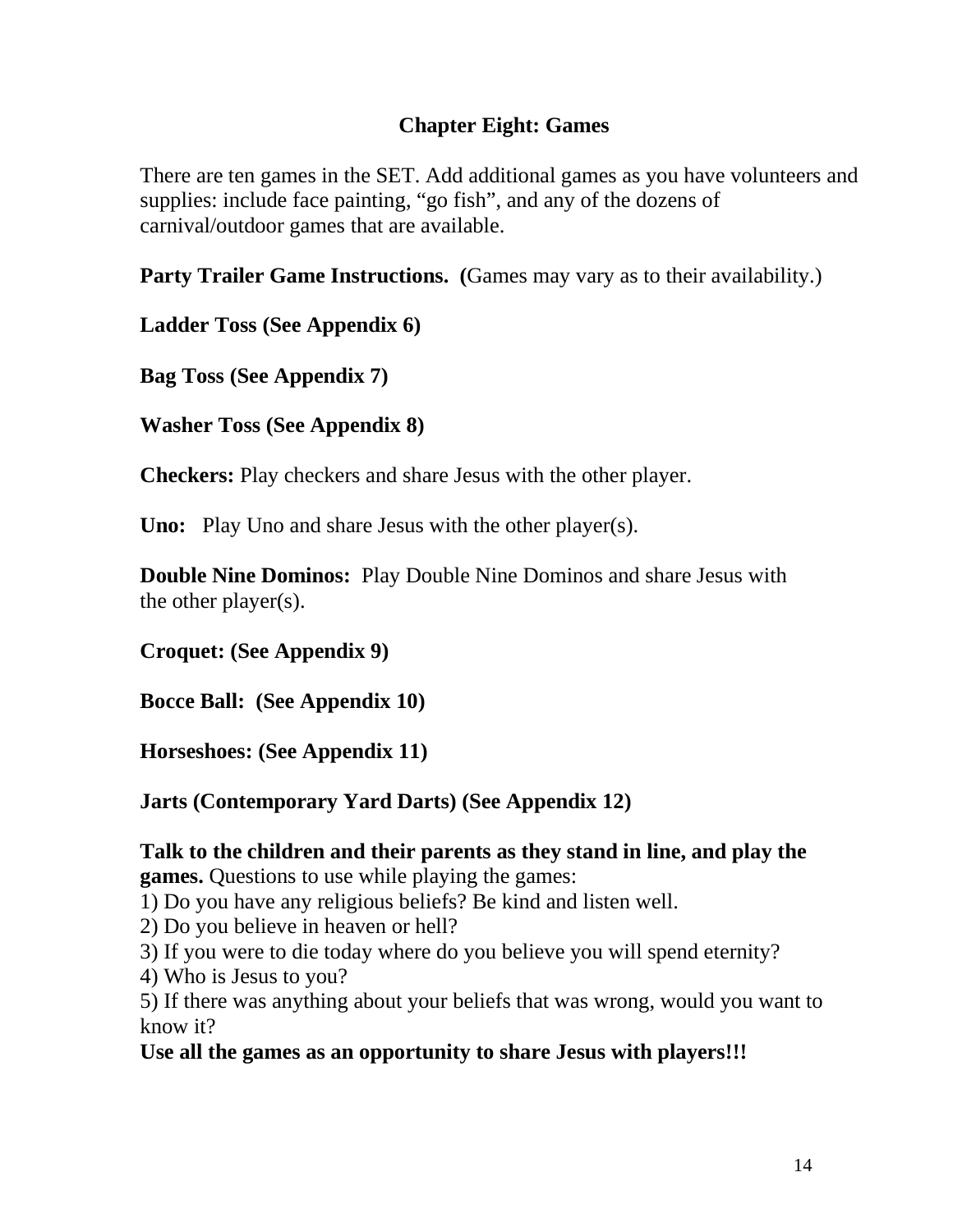## **Chapter Nine: Repacking the SET**

## **1. Please clean and dry all of the equipment before returning it to the SET. It may be weeks before it is used again and mildew can form. You may need to return to the church to clean everything thoroughly.**

- 2. Please return each item to its assigned place (Pictures, designating locations are attached inside the trailer, and there is an inventory list hanging in the back on a bungee cord).
- 3. Please be sure to **REATTACH ALL BUNGEE CORDS** on each shelf to prevent damage in transit.
- 4. Please ensure the equipment is ready for the next church to use.
- 5. Please make sure everything is in its proper bin before closing the trailer. Check the inventory sheet on the bungee cord at the back of the trailer for reference.
- 6. Please report any needed repairs resulting from normal wear and tear.
- 7. **Please agree to repair or replace anything broken by negligence or abuse during your event.**
- 8. Please refer to Appendix 3 to check each item as you remove each item and check it again when you replace the SET.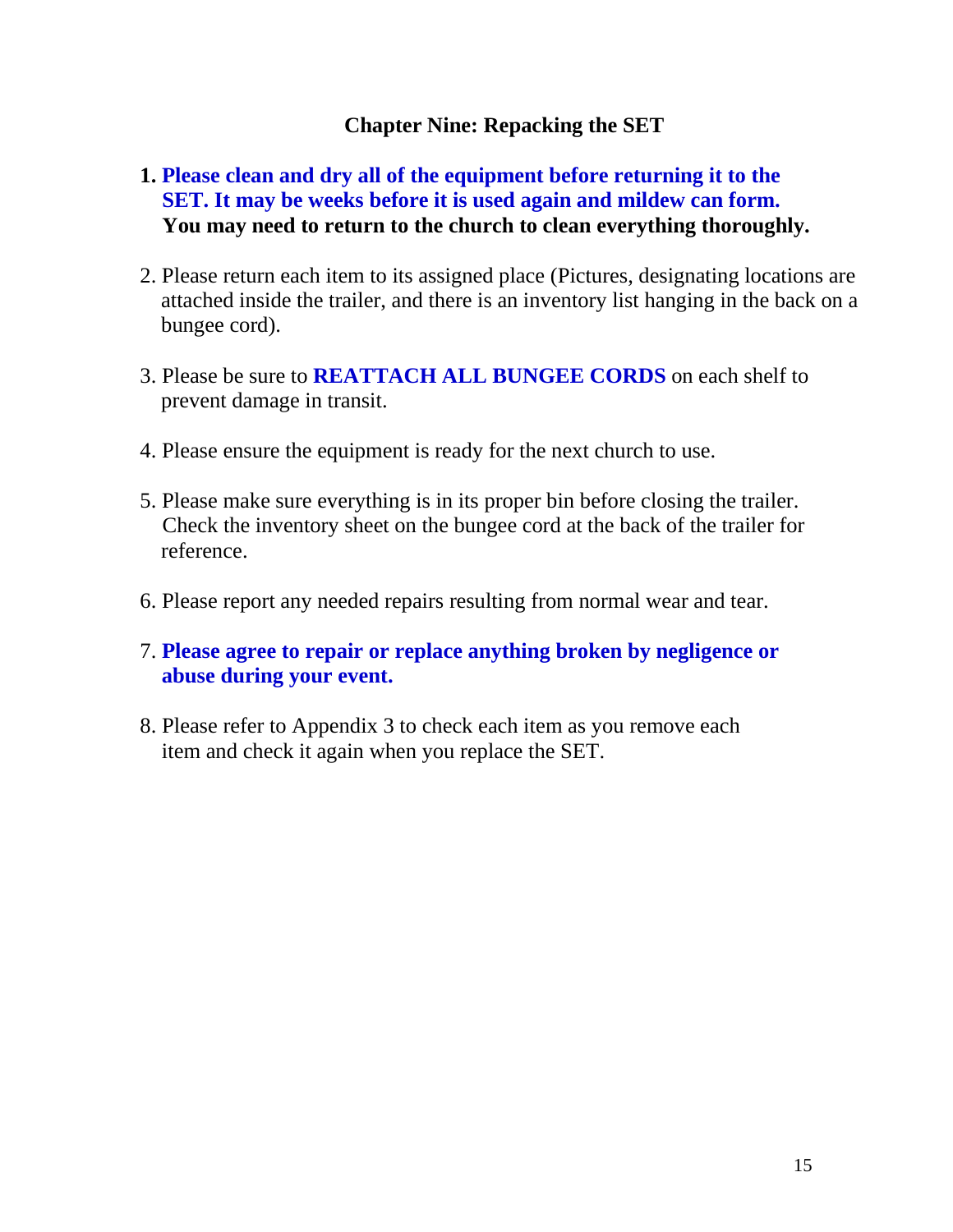## **Appendix 1: Door Prize Registration Cards**

| <b>Door Prize Registration</b>                                                                                                                                                                                                 |  |
|--------------------------------------------------------------------------------------------------------------------------------------------------------------------------------------------------------------------------------|--|
| You do not have to be present to win. Please provide the following information:                                                                                                                                                |  |
| Name of Church(es) hosting the party:                                                                                                                                                                                          |  |
| Name: <u>Name:</u> Phone: Phone: Phone: Phone: Phone: Phone: Phone: 2014                                                                                                                                                       |  |
|                                                                                                                                                                                                                                |  |
| Circle Age: 6-12 13-17 18-30 31-45 46-60 61-80 80+                                                                                                                                                                             |  |
| Email Address: Management Contract Contract Contract Contract Contract Contract Contract Contract Contract Contract Contract Contract Contract Contract Contract Contract Contract Contract Contract Contract Contract Contrac |  |
| Please check all that apply:                                                                                                                                                                                                   |  |
| I would like some information about the church                                                                                                                                                                                 |  |
| I would like some information about becoming a Christian                                                                                                                                                                       |  |
| I do not have a New Testament and would like one in the ________________________ language                                                                                                                                      |  |
| <b>Door Prize Registration</b>                                                                                                                                                                                                 |  |
| You do not have to be present to win. Please provide the following information:                                                                                                                                                |  |
|                                                                                                                                                                                                                                |  |
| Phone: <b>Example 2018</b>                                                                                                                                                                                                     |  |
|                                                                                                                                                                                                                                |  |

| Circle Age: 6-12 13-17 18-30 31-45                       |  | 46-60 | $61 - 80$ | $80+$ |          |
|----------------------------------------------------------|--|-------|-----------|-------|----------|
| Email Address: Email Address:                            |  |       |           |       |          |
| Please check all that apply:                             |  |       |           |       |          |
| I would like some information about the church           |  |       |           |       |          |
| I would like some information about becoming a Christian |  |       |           |       |          |
| I do not have a New Testament and would like one in the  |  |       |           |       | language |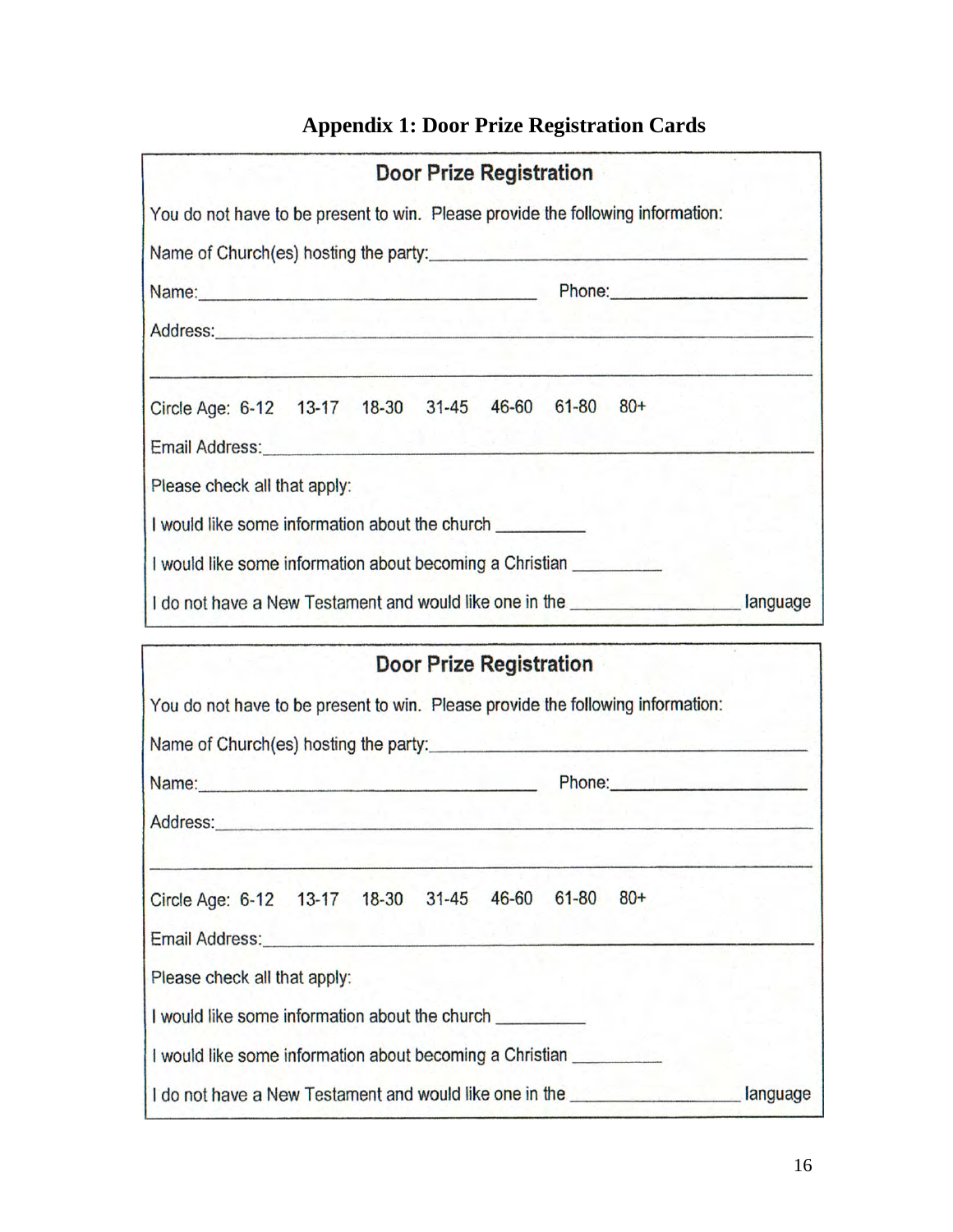## **Appendix 2: Decision Cards**

|                                                                                                                   | <b>Decision Card</b>                                                                                             |                                                                                                                                                         |
|-------------------------------------------------------------------------------------------------------------------|------------------------------------------------------------------------------------------------------------------|---------------------------------------------------------------------------------------------------------------------------------------------------------|
|                                                                                                                   |                                                                                                                  | Today's Date:                                                                                                                                           |
| Address: Address:                                                                                                 |                                                                                                                  |                                                                                                                                                         |
| Phone Number: 2008 Communication of the Number of Street and Street and Street and Street and Street and Street   | and a structure of the control of the control of the control of the control of the control of the control of the |                                                                                                                                                         |
| Age: 1-11 Child 12-17 Youth 18-30 Adult<br>31-50 Adult 51+ Adult                                                  |                                                                                                                  |                                                                                                                                                         |
| Marital Status: _____ Single _______ Married ______ Widow/er                                                      |                                                                                                                  |                                                                                                                                                         |
| Spouse's Name:                                                                                                    |                                                                                                                  | Sponsoring Local Church                                                                                                                                 |
|                                                                                                                   |                                                                                                                  | Accepted Christ ________ Rededication _______ Will enroll in Bible Study<br>Willing to make a public profession of faith Church prospect ____ Y _____ N |
|                                                                                                                   |                                                                                                                  | Best time to reach you at home: Ethnicity: Ethnicity:                                                                                                   |
| Religious Background: Campaigneer and Campaigneer and Campaigneer and Campaigneer and Campaigneer and Campaigneer |                                                                                                                  |                                                                                                                                                         |

|                                                                                                                                                                                                                                | <b>Decision Card</b>                                                                                                                                    |
|--------------------------------------------------------------------------------------------------------------------------------------------------------------------------------------------------------------------------------|---------------------------------------------------------------------------------------------------------------------------------------------------------|
|                                                                                                                                                                                                                                | Today's Date:                                                                                                                                           |
| Address: Address:                                                                                                                                                                                                              |                                                                                                                                                         |
| Phone Number: experience and a series of the series of the series of the series of the series of the series of the series of the series of the series of the series of the series of the series of the series of the series of |                                                                                                                                                         |
| Age: 1-11 Child 12-17 Youth 18-30 Adult<br>31-50 Adult 51+ Adult                                                                                                                                                               |                                                                                                                                                         |
| Marital Status: _____ Single ______ Married ______ Widow/er                                                                                                                                                                    |                                                                                                                                                         |
|                                                                                                                                                                                                                                | Sponsoring Local Church                                                                                                                                 |
|                                                                                                                                                                                                                                | Accepted Christ ________ Rededication _______ Will enroll in Bible Study<br>Willing to make a public profession of faith Church prospect ____ Y _____ N |
| Best time to reach you at home:                                                                                                                                                                                                |                                                                                                                                                         |
| Religious Background: Campaigneer Contract Contract Contract Contract Contract Contract Contract Contract Contract Contract Contract Contract Contract Contract Contract Contract Contract Contract Contract Contract Contract |                                                                                                                                                         |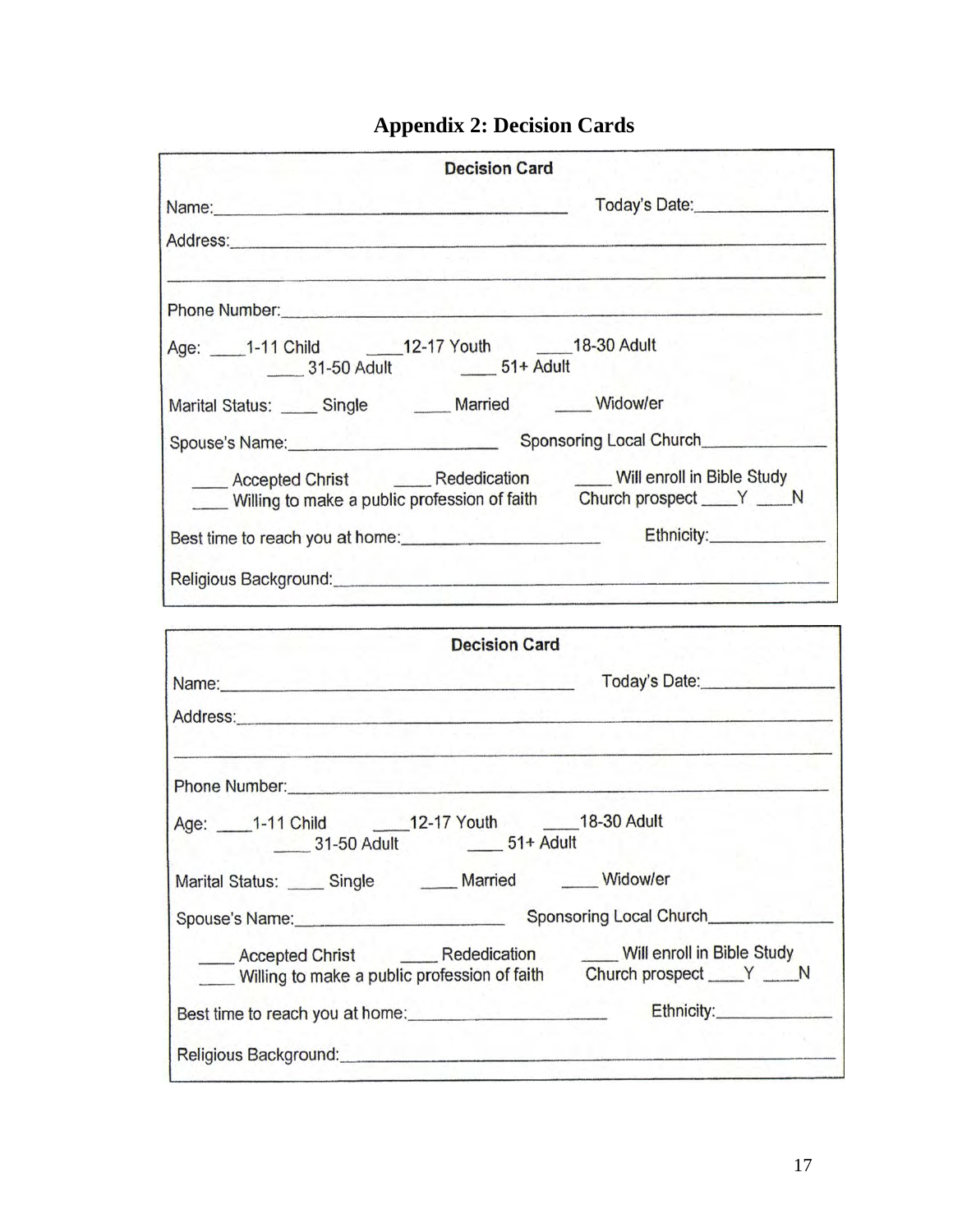## **Appendix 3: SET Contents Checklist**

Use this checklist to ensure that all items are in the trailer when you unload it and returned to trailer when you reload it. **Items must be clean and dry before placing in the trailer.**

- 
- \_\_\_ Snow Cone Machine w/scoop \_\*\_ Ladder Toss
- $*$  4 Snow Cone Syrup Pumps  $\overline{\phantom{a}}$  Bag Toss
- \_\_\_ Popcorn Popper w/scoop \_\_\_\_ Washer Toss Game \_\_\_ Washer Toss Game \_\_\_ Grill
- 
- $\_\_$  Grill tongs, spatula, fork
- 

- 
- 
- \_\_\_ Registration bin
- \_\_\_ Sound System w/1 speaker **Miscellaneous Equipment**
- \_\_\_ 2 microphones \_\_\_ Spare Tire
- 
- 
- 
- $\frac{1}{2}$  10 Tables  $\frac{1}{2}$  4-way tire tool  $\frac{1}{2}$  Brooms  $\frac{1}{2}$  11 - Folding chairs
- - 2-100' extension cords, \_\_\_ 16 5 gal buckets
	- 3 3 way adapters, 8 outlet power cord \_\_\_ 16 straps for buckets
- \_\_\_ First Aid Kit/fire extinguisher \_\_\_\_ Electric blower \_\_\_ Games Bin \_\_\_\_ 1 set of wheel ch
- 
- 
- \_\_ Tract/Bible Bin
- \_\_\_ Two wheel Dolly **Tool Kit**
- \_\_\_ Large Bounce House w/ Slide (**stakes w/tents**) \_\_\_ Hammer
- $\frac{S}{\sqrt{1-\lambda}}$  Small Bounce House (**stakes w/tents**)
- 
- 

### **Food Preparation Games & Activities (Game pieces**  \_\_\_ 2-Drink Coolers **in individual bags in Game bin)**

- 
- 
- 
- \_\_\_ Checker Board Game<br>Uno Card Game
- 
- \_\_\_ 2-Ice chests \_\_\_ Double Nine Dominoes
	- \_\_\_ 6 person Croquet set (in a case)
- General Set-up **and Set-up a** Bocce Ball Game (in a case)
- \_\_\_ 4-E**-**Z up tents in cases **\_\_\_** Horseshoe Set (in a case)
- \_\_\_ Generator \_\*\_ Jarts game (in games bin)
	- $\frac{1}{1 \text{Badmitton}}$  set
	- $\_\_\_\$ 9 bowling pins / 2 bowling balls

- 
- \_\_\_ CD player with patch cord \_\_\_ 2 -Jack stands (use on back when \_\_\_ 2 - Speaker stands unhooked from vehicle)
	-
	-
- \_\_\_ Cord Bin w/4-50' ext. cords, \_\_\_ 8 Tent Stakes- use w/ bounce houses
	-
	-
	-
- 1 set of wheel chocks, 3 door locks \_\_\_ Trailer Supplies Bin & trailer tongue lock w/key

- 
- 
- \_\_\_ Slip Joint Pliers
- \_\_\_ 2 disc dunk \_\_\_ Groove Joint Pliers
	- \_\_\_ Adjustable Wrench
	- \_\_\_ 12x16 tarp (for large Inflatable)
	- \_\_\_ 9x12 tarp (for small Inflatable)

\*Denotes presently missing items Revised 5/20/2022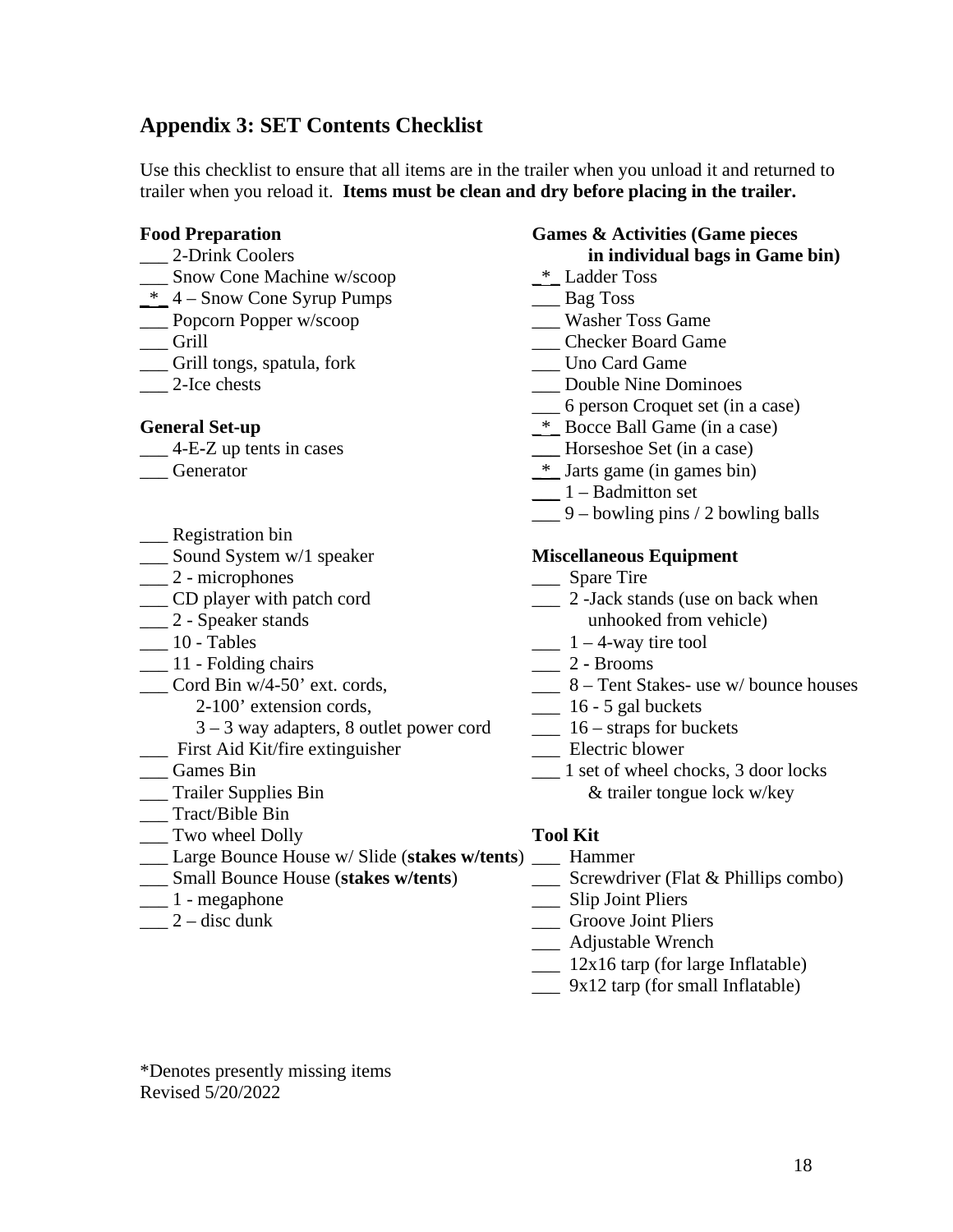## **Appendix 4: Additional Items Needed For Event**

Checklist of items you may need to prepare or purchase before the party.

## **Evangelism**

- $\Box$  Adequate gospel booklets, Bibles, New Testaments, or Gospels of John
- $\Box$  Decision/Follow-up cards
- $\Box$  Assigned evangelists/greeters
- $\Box$  Testimonies, presentations
- $\Box$  Beads and leather string to make witnessing bracelets
- **Snow Cone machine** Purchase at [www.samsclub.com](http://www.samsclub.com/) or [www.popcornsupply.com](http://www.popcornsupply.com/)
- $\Box$  Ice (you may want to freeze an adequate amount that will fit in the grinder)
- $\Box$  Syrup (Sam's Item #250269, 250311, 250297) Also try:<http://www.snowballsupply.com/snowconesyrup.php>
- $\Box$  Paper Cups (See popcorn supply or snowballsupply)

 $\Box$  Cleaning supplies (Spray with a 16:1 Clorox solution, rinse liberally; DO NOT IMMERSE)

**Popcorn machine** Purchase at [www.samsclub.com](http://www.samsclub.com/) or [www.popcornsupply.com](http://www.popcornsupply.com/)

- $\Box$  Popcorn/oil/flavoring (combo packs are easiest to use) (Sam's Item #864898)
- $\Box$  Popcorn bags (Sam's Item #902595)
- $\Box$  Cleaning supplies (Sam's Item #272499)

## **Grill**

- $\Box$  Charcoal
- $\Box$  Matches and lighter fluid
- □ Hotdogs/hamburgers/buns/condiments or
- $\Box$  Chicken/rice/beans
- $\Box$  Plastic ware
- $\Box$  Plates/napkins
- $\Box$  Cleaning supplies

## **Drink Coolers**

- $\Box$  Paper cups
- $\Box$  Lemonade, Tea, hot chocolate or other drink mix
- $\Box$  Cleaning supplies

## **Registration**

- $\Box$  Registration cards
- $\Box$  Pens/pencils
- $\Box$  Hand stamps/ink, or tickets, name tags, other registration verification
- $\Box$  Registration for Sunday School, VBS, or other event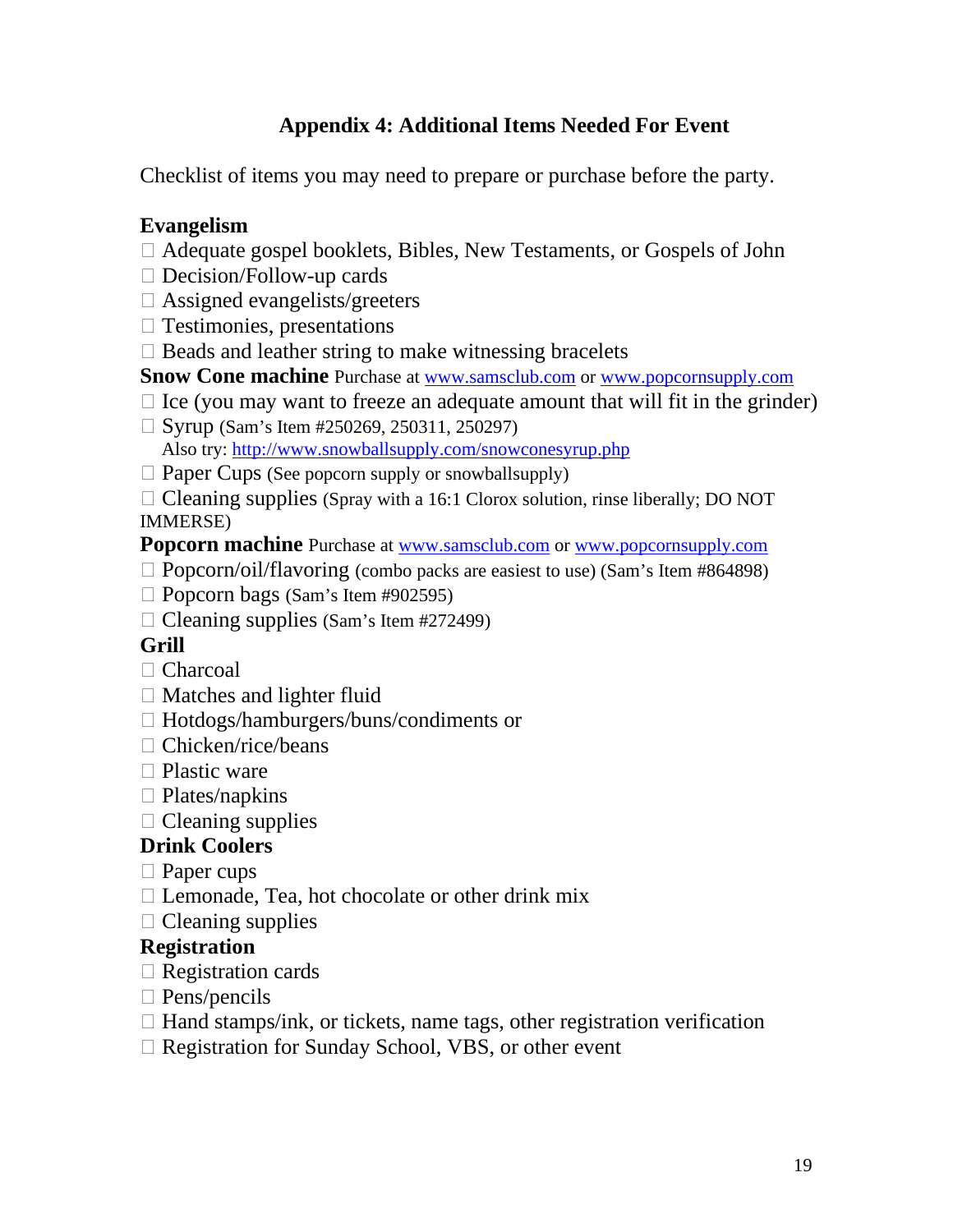## **Generator**

 $\Box$  Gasoline in provided tank. 1 Qt. of 30 weight small engine oil

## **General**

- $\Box$  Helium Tank with balloon nozzle (Hobby Lobby \$34.99)
- $\Box$  Balloons
- $\Box$  Additional games or rentals
- $\Box$  Face painting supplies (Hobby Lobby \$3-\$8)
- $\Box$  Additional tents
- $\Box$  Garbage Cans and trash bags
- $\Box$  Additional tables and chairs
- $\Box$  Flat-bed trailer or other stage area
- $\Box$  Promotional tickets, yard signs, mail outs
- $\Box$  Door prizes for men, women, boys, and girls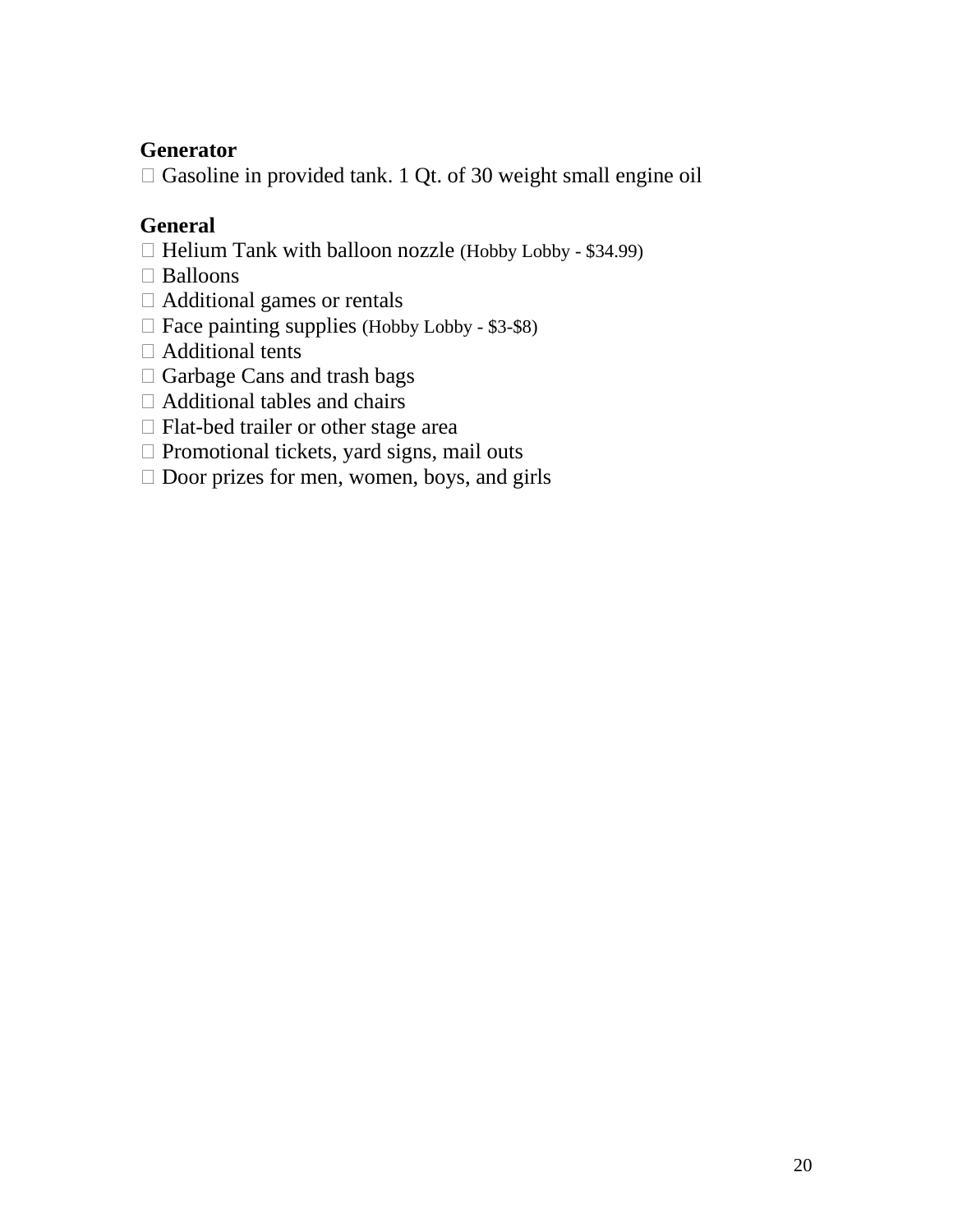## **Day of the Event (Retail store Items):**

Purchase these items as needed for use on the day of the event.

- $\Box$  Ice
- $\Box$  Water
- $\square$  Paper Towels /Napkins
- $\Box$  Charcoal (Kingsford) one 20 lb bag minimum
- $\Box$  Charcoal Lighter / Matches or Flicker
- $\Box$  Hickory Chips
- $\Box$  Bacon (2 lb. package)
- $\Box$  Paper Plates (250 count Pack) get enough for expected attendance
- $\Box$  Aluminum Pans
- $\Box$  Forks, Knives, Spoons
- $\Box$  Instant Tea
- $\Box$  Name Tags-Use three different colors of "Sharpie" pens.

Example- Red marker…Non-church member Guest…

Black marker…Church members…

Green marker…Event workers…

- □ Ketchup & Mustard
- $\Box$  Buns Hot Dogs, Hamburgers
- $\Box$  Bread
- $\Box$  Packs of Salt/Pepper
- $\Box$  Meat for the Event (Ex: Grilled Chicken, Spaghetti w/meat balls, BBQ)
- $\Box$  Scissors
- $\Box$  Cups 9 oz
- $\Box$  Snow Cone Cups 6 oz.
- $\Box$  Pre Measured Mega Pop Corn (for 6 oz Kettles)
- $\Box$  Door prizes for men, women, boys and girls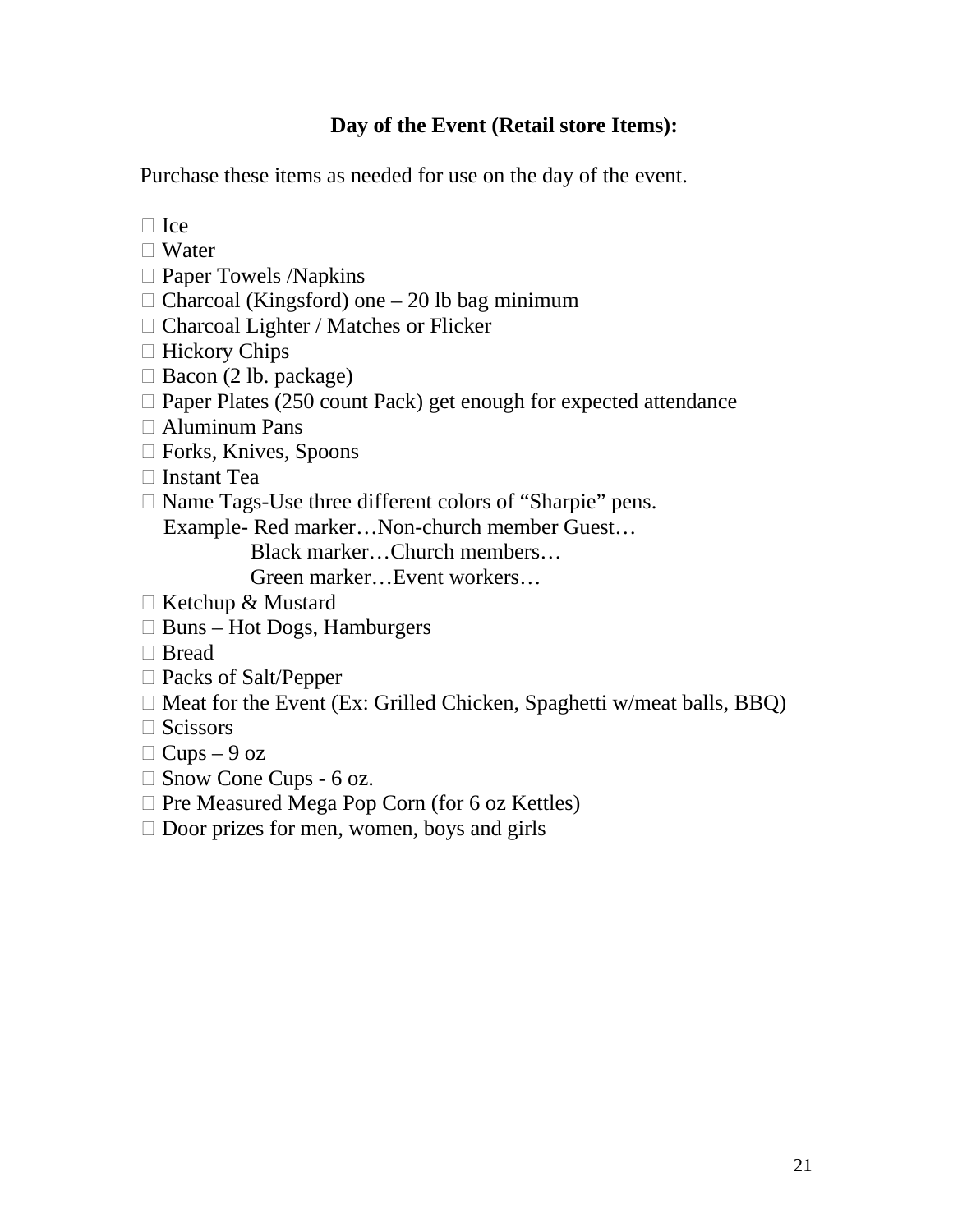## **Appendix 5: Power Band Bracelets**

Please leave the five samples in the Registration Bin. The leather bracelet and beads can be purchased at Hobby Lobby, Michael's or other craft store.

If someone has just asked you about your bracelet, you can say: "This bracelet is called a power band, because it symbolizes what's necessary for a person to live a life of power and purpose. May I tell you about it?"

### **KNOT:**

This knot represents the day you were born and the fact that God loves you. In the Bible Jesus is quoted as saying **... "I have come that they (you) might have life, and might have it more abundantly**." (John 10: 10)

In other words, God meant our lives to be full and meaningful.

Why do you think most people don't experience God's power and purpose in their lives?

### **BLACK BEAD:**

This black bead represents sin.

The Bible says, **"All have sinned (including me and you) and fall short of the glory of God."** (Romans 3: 23) Because of our sin we are cut off from God's power and purpose for our lives. How do you think it is possible to be restored to God's power and purpose for our lives?

### **RED BEAD:**

This red bead provides the answer.

The Bible says, **"God demonstrates His love towards us in that while we were yet sinners, Christ died for us."** (Romans 5: 8)

Jesus Christ, God's son, rose from the dead after three days, proving He truly was God's Son and that the penalty for our sins was paid.

This is why Jesus could say, **"I am the way, the truth and life; no one comes to the Father except through Me."** (John 14:6).

### **WHITE BEAD:**

This white bead represents a life cleansed of sin.

Acts 3: 19 tell us how this is possible. It says, **"Repent, then, and turn to God, so that He will forgive your sins. If you do, times of spiritual strength (power) will come from the Lord."** 

**T**he Bible promises that, **"To as many as will receive Him (Christ), He gives the power to become children of God."** (John 1:12)

To receive Christ we must turn away from our sin, ask to be forgiven and give control of our lives to Jesus.

Does what I have been saying make sense to you?

Is there any reason why you would not be willing to receive Christ right now?

Let's pray right now and you can repeat after me, expressing your desire to God!

Pray this prayer: **"Dear Lord Jesus, I know that I am a sinner and need forgiveness from You. I believe You died on the cross and rose again from the dead that I might have eternal life. I turn from my sins and ask for forgiveness from You. Right now I invite You to come into my life as my Savior and Lord."** 

Congratulations! You have just made the most important decision of your life. This is only the beginning of living with God's power and purpose.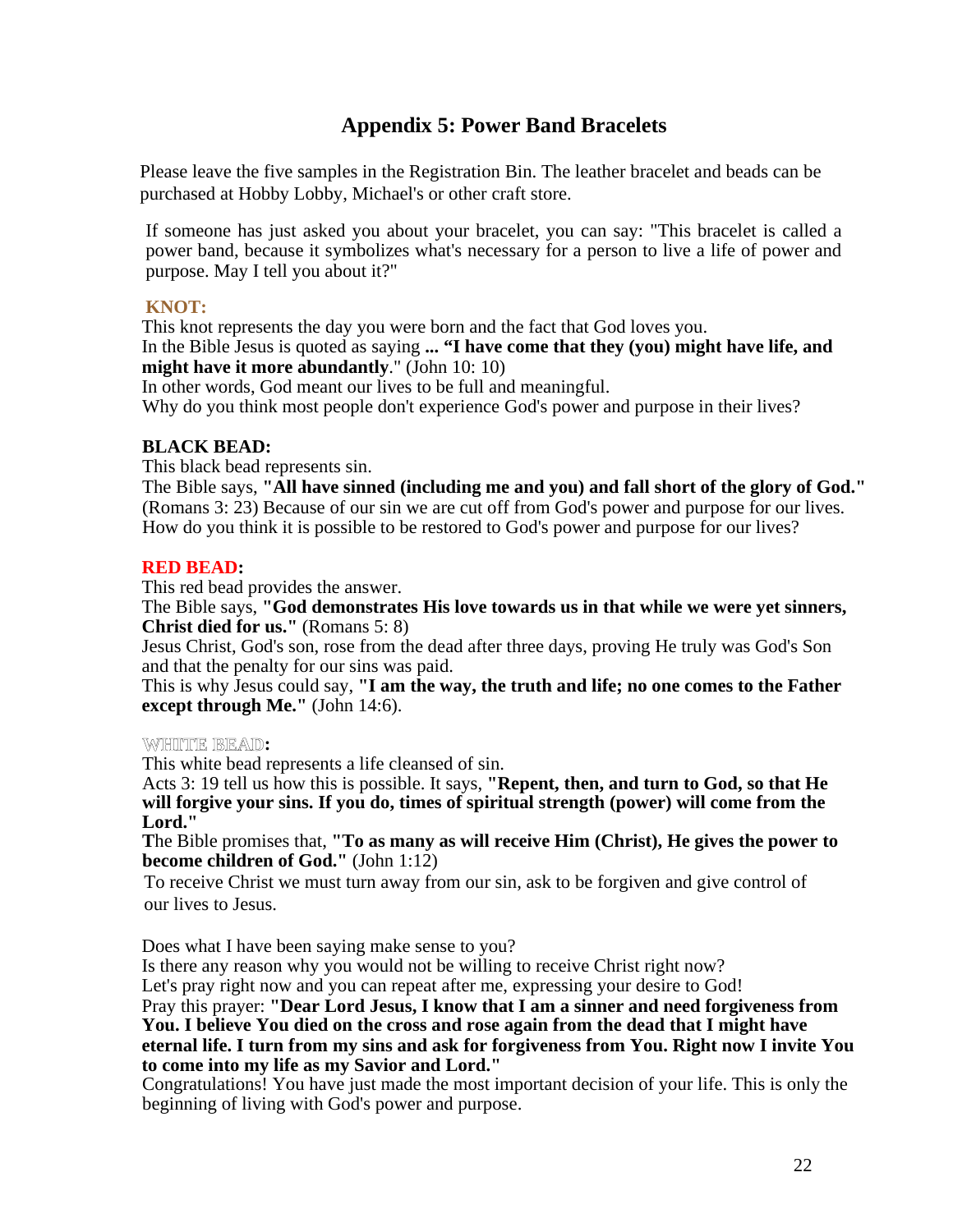### **BLUE BEAD:**

The blue bead represents baptism, which represents our new life in Christ.

### **GREEN BEAD:**

The green bead represents growth. When we are part of a church, we learn how to grow in our new life along with other Christians (2 Peter 3: 18). By the way, could I pick you up and bring you to my church this Sunday?

### **GOLD BEAD:**

This yellow or gold bead symbolizes the gold of Heaven. The Bible tells us, those who received Christ have eternal life and will spend eternity with Him in Heaven.

### **KNOT:**

This knot represents the end of our lives. Everyone will one day die and stand before God to be judged (Hebrews 9:27). The knot also reminds us that we can be sure we will never again be separated from God after we have accepted Him as our Savior.

I would like to give you this power band as a reminder of your decision to follow Christ and live a life of power and purpose.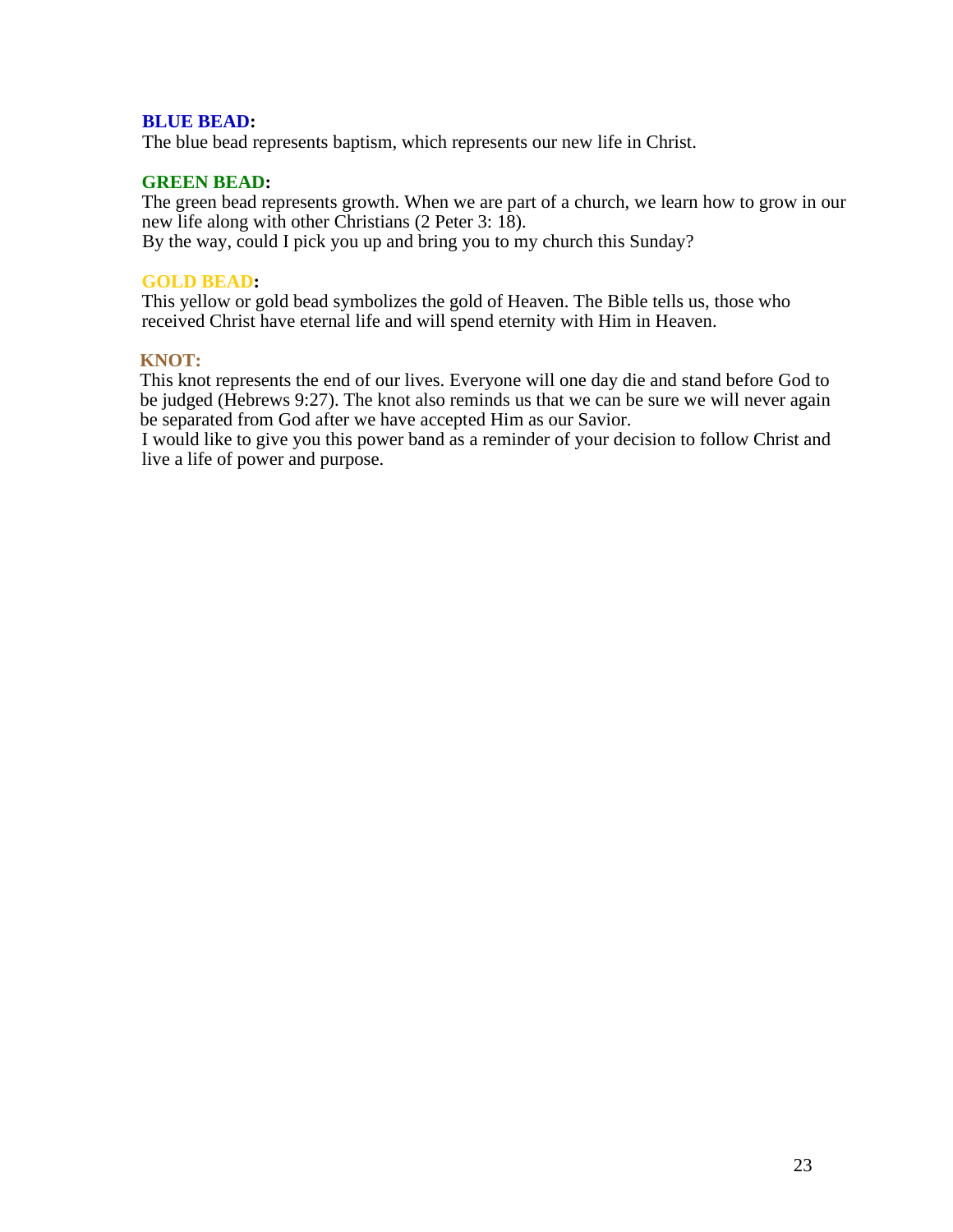

## **Appendix 6: Ladder Toss Instructions**

Ladder Golf is played with 2 or more players or teams. Each player has 3 golf ball bolas. A bola is 2 golf balls attached by a nylon rope. The object of the game is to wrap your bolas around the steps of the ladder. The ladder consists of 3 steps, a top, middle and a bottom step.

## **Playing the Game:**

Prior to game play a line must be set 5 paces from the ladder. This is the called the toss line. The official toss line is 15 feet away but most players measure 5 paces from the

game ladder to set the toss line. This allows for a closer toss line for children's games.

Ladder Golf is played in rounds, each round consists of all players tossing 3 bolas. A coin toss is used to decide which player or team will toss first. The first player must toss all 3 bolas before the next player is able to toss his or her bolas. Bolas can be tossed in anyway the player chooses, as long as they are tossed individually and can be bounced off the ground. The winner of the round earns the first toss in the next round.

Games are played to an exact point total of 21.

In order to win, a player must be the only one to score exactly 21 points after the completion of a round.

If a player goes over the exact point total, that players points for that round do not count.

For example: A player with 18 points needs 3 points to get the exact score of 21 in order to win. If that player has 5 points hanging on the ladder after all the players have tossed all strands, none of those points count and the player will enter the next round with 18 points again needing 3 points to win.

In the case of a tie, the players that tie will play as many overtime rounds as needed until one player ends a complete round 2 points ahead of the other player. The 2 point rule only applies in overtime rounds. During regular play any player can win as long as that player is the only one to score an exact total of 21 points at the end of that round no matter how many points the other players have.

### **Etiquette of the Game:**

Basic etiquette of Ladder Golf states that contestants should make as many remarks, sounds or movements as possible during play in order to distract the opponent's during play. Touching the player during tossing is never allowed.

In the course of play no contestant is to walk to the ladder prior to completion of the current round of play.

### **Scoring:**

After all teams have tossed all their bolas, scoring is determined by the bolas that are still hanging from the steps. Players can knock-off bolas during the course of the game, in fact knocking-off other players bolas is encouraged and a good way to play defensively. Bolas that are knocked off during play do not count as points. Only bolas that are left hanging after all bolas are tossed are counted as points.

### **Points:**

Points are determined by which step your bola wraps around. The top step is worth 3 points the middle step is worth 2 points and the bottom step is only worth 1 point. Players can score an optional bonus of 1 point by hanging all 3 bolas from the same step or by hanging a bola on all 3 (1-2-3) steps in one round. The highest amount of points available per player is 10. This is accomplished by hanging all 3 bolas on the top (3 point) step.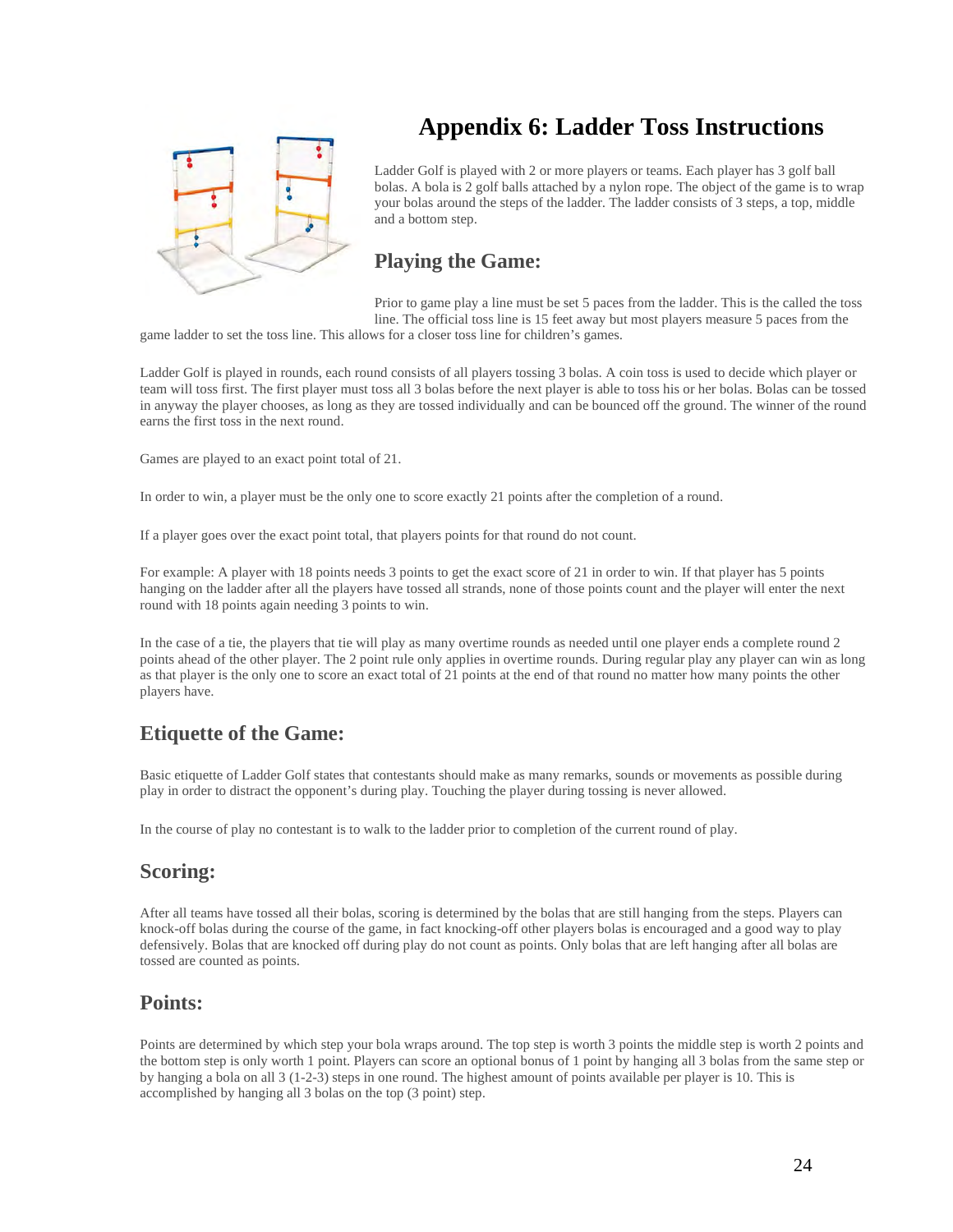## **Team Play:**

Four players can play Ladder Golf by alternating play each round. Players simply alternate turns with teammates. Extra bolas can also be purchased so up to 4 players can play individually on the same ladder or a second ladder can be purchased for team play. With multiple ladders 2 players on opposite teams would be on one side and the other 2 opposing players would be at the other game ladder. One side would toss all bolas and the other team would toss them back. Same rules apply.

### **Glossary of Terms:**

**Bolas:** A Bola consists of 2 golf balls attached together with a piece of nylon rope. Golf Balls are spaced 13" apart.

**Ladder:** The ladder is the structure that consists of 3 steps each spaced 13 inches apart.

**Steps or Rungs:** Each ladder has 3 steps. The top step is worth 3 points, the middle 2 and the bottom 1 point.

**Toss Line:** The line that the players toss from. Officially is set to 15 feet. For backyard games 5 paces works fine.

## **Ladder Golf Includes:**

- 1 or 2 Game Ladder(s) Depending on which version of our game that you purchase
- 2 Sets of Bolas (Colors vary depending on the set that you purchase)
- 1 Carry bag
- 1 set of official rules

## **Ladder Golf Assembly:**

Your ladder needs to be assembled prior to playing. Begin by fastening the 2 uprights to the 2 bases with the supplied knobs. After both uprights are fastened to the bases insert the round steps. The top and bottom step are identical and the middle step is the one with threads on the ends. Once all the steps are inserted screw in the remaining 2 knobs into both ends of the middle step. Do not over tighten the knobs on the middle step or use any tools to tighten them. The clearances on your new Ladder Golf game are very tight at first. The holes drilled in the ladder are meant to be tight and it will become easier to assemble after the first few times you assemble and disassemble the game set.

## **Ladder Golf Warnings**

Before playing your new Ladder Golf game, please READ ALL warnings and rules. Your game will provide a lifetime of playability if used as intended and stored correctly.

Remember to play safe, have fun and go for the ten point toss!

### **Safety Is Important In All Games:**

- DO NOT swing the bolas unless tossing them at the ladder during normal game play. Injury to yourself or others may occur if bolas are used improperly.
- The bolas provided with your new Ladder Golf game are connected using special anchors that, under normal game play, will provide a lifetime of use. DO NOT pull excessively on the bolas (tug-of-war) as abuse of the bolas may cause the anchors to pull away from the ball.
- Do not attempt to wrap bolas around body parts. Parents, please supervise younger children during game play. Kids can do crazy things with the most innocent of toys.
- DO NOT stand on the steps of the ladder. They are designed for normal game play only. Any misuse of the ladder may result in injury or damage to the ladder.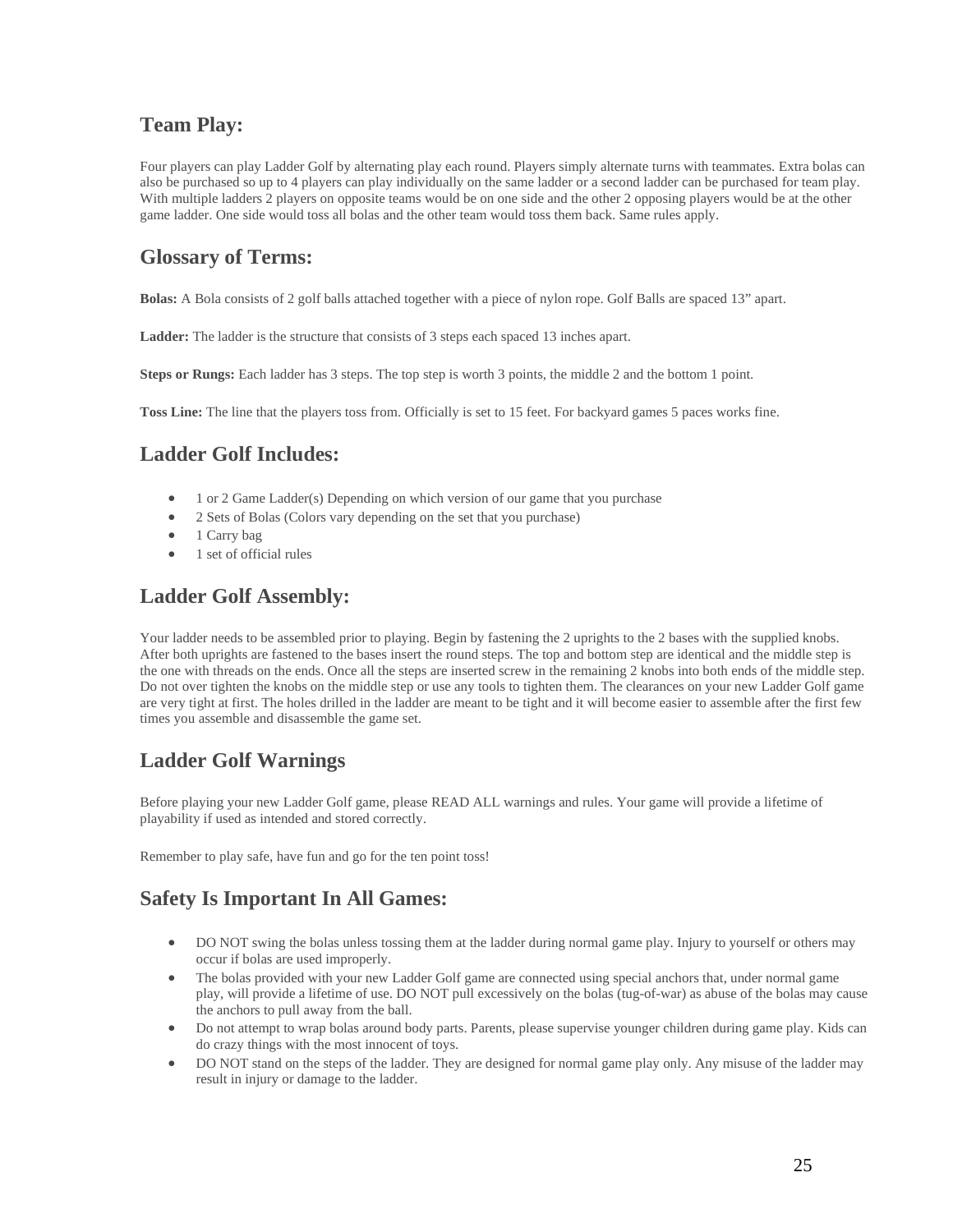## **Appendix 7: Bag Toss Instructions**



### • 2 or 4 players (singles or doubles)

• Distance measured between Foot Foul Edges

| <b>Distance</b> | Age                     |
|-----------------|-------------------------|
| 8 Feet          | $2 - 4$ years           |
| 12 Feet         | $5 - 8$ years           |
| 15 Feet         | $9 - 12$ years          |
| 18 Feet         | 13 & over (Social Play) |
| 20 Feet         | <b>Tournament Play</b>  |

- In doubles, team partners face each other from opposite boards
- Each team plays with 4 bags
- Opponents alternate tosses until all 8 bags are thrown
- The round is then scored (See Scoring)
- The last team to score on previous round tosses first
- Toss again if any interference occurs
- Opponents may call Foot Foul and the call must be honored
- In singles or doubles, the losing team has choice of sides for next game

Bag Toss etiquette necessitates respect for your opponent. While an opponent is tossing refrain from talking and step back out of his/her view. Only one person or the referee (tournament play) should retrieve bags when the round is completed.

## **SCORING**

- Winner is first team to score 21 points or more
- 3 points for each bag in the hole (That's a BAGGO!)
- 1 point for each bag on the board is an Ace
- Score is the difference in the team totals

### For example:

After 1 round of 8 bags played, #1 team with 1 bag in the hole  $=$  3 points #2 team with 2 bags on the board  $= 2$  points Score for the 1st round for  $#1$  team = 1 point

- Bags pushed in by an opponent's toss count as a BAGGO
- The game is over if the score reaches 11 to Zero (SKUNK)
- If a bag ever touches the ground or is tossed out of turn, it doesn't count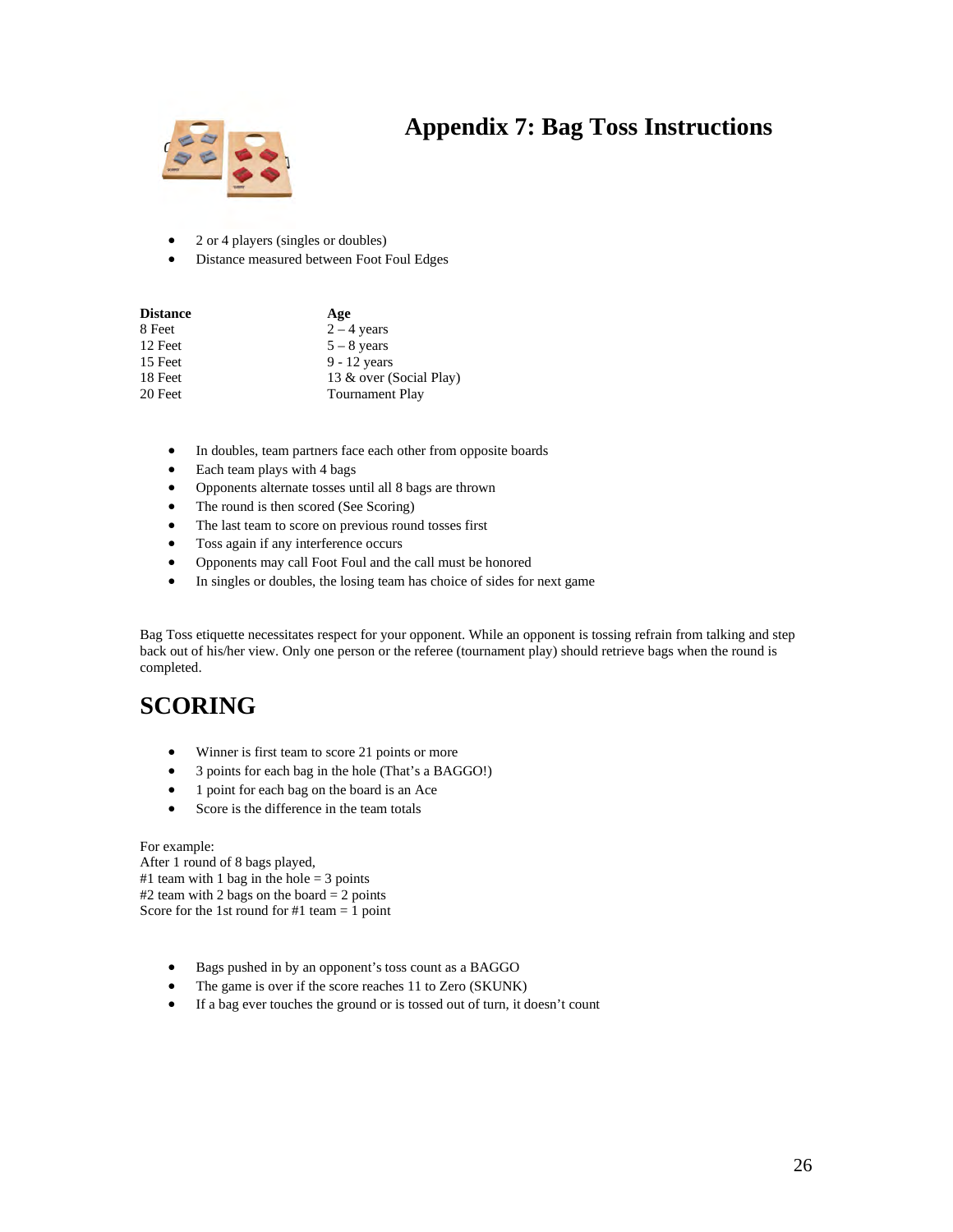## **Appendix 8: Washer Toss Instructions**

### **Game Setup**

1. The two washer boards should be placed on a flat surface 30 feet apart for all games except the 3 hole board game which should be placed 10 feet apart from the front of the boards.



2. The preferred surface to play on is short grass.

3. During one-on-one competition, the first player will toss at a selected board while the second person follows from the same spot. After tallying scores, players will then pick up the washers thrown and throw to the other board. During two-on-two competitions, teammates will stay at the opposite board.

### **Player Positioning**

1. Washers is a team game, each team will have a player situated at opposing washer game board unless the game is one-on-one, in which please see Section 3 under "Setup."

2. Each player must throw their respective washers with both feet on the washer board. The foul line is the front of the board.

### **Scoring**

1A. On the 3-hole washer board. The closest hole is worth one (1) point, the middle hole is worth three (3) points, and the furthest hole is worth five (5) points. Washers must drop into the hole completely to score. A thrown washer from either player can knock washers on the board in a hole. It is important to remember whose washers are on the board in case of a knock-in throw. The owner of the knocked-in washer receives the applicable score for the hole into which it was knocked.

1B.On the 2-hole washer toss game (1) point for the inside of the game on the carpet, (2) points for the larger pipe and (3) points for the smaller pipe. There are no points for being close to the box Washers laying on the top edge of the box receive no points unless it is knocked in by another washer during play. The owner of the knocked-in washer receives the applicable score for the hole into which it was knocked.

1C. On the one hole washer toss game (1) point for the inside of the box and (3) points for the pipe in the middle. There are no points for being close to the box Washers laying on the top edge of the box receive no points unless it is knocked in by another washer during play. The owner of the knocked-in washer receives the applicable score for the hole into which it was knocked. 2. Each player has a turn to throw three washers in each round. During one-on-one games, players will tally the score from that round and proceed to throw back at the other board. During two-on-two games, after a round is thrown and score is tallied, washers are then picked up and thrown by the other set of opponents.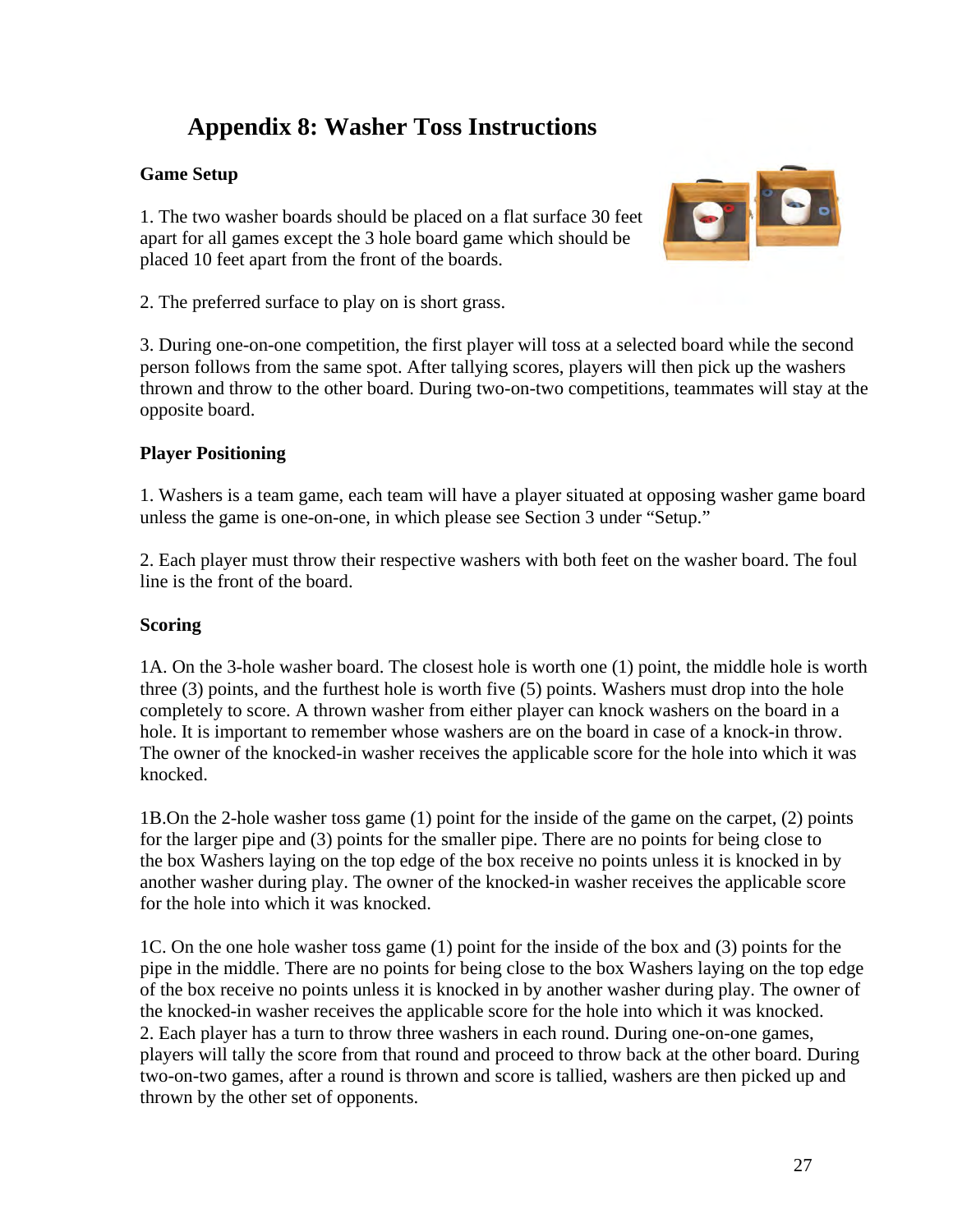### **Canceling Points**

1. After a player has thrown three washers for their turn, the other player has the opportunity to cancel out the opponent's score.

2. For example, if Player A throws a washer in the first hole for 1 point, the middle hole for 3 points, and then misses the third shot, the score would be 4 points for Player A. However, the opposition, Player B, has a chance to cancel points from Player A's total during this round. If Player B throws a washer in the first hole for 1 point and the last hole for 5 points, and then misses the third shot, the score of the first round would be 5 to 3 in favor of Player B because the washers that landed in the first hole for one point cancelled each other out.

3. The cancel rule is counted only for turns in the same round. Both players must throw all their washers for a complete round.

### **Player Turns**

1. The player or team to score last (no matter if the throw is cancelled or not) throws first in the next round.

2. A round consists of a player making three washer throws in a row as one turn, and then an opposing player making three washer throws in a row as the second turn. Thus, a round consists of two turns.

### **Skunk Rule**

1. The skunk rule is in effect unless otherwise agreed upon by both teams before a game begins.

2. If a team outscores another team 11+to 0, then the team with zero is SKUNKED (they lose). The team that outscores the other team  $11+$  to 0 wins the game.

### **Winning**

1. The first player or team to reach exactly twenty-one (21) points wins the game.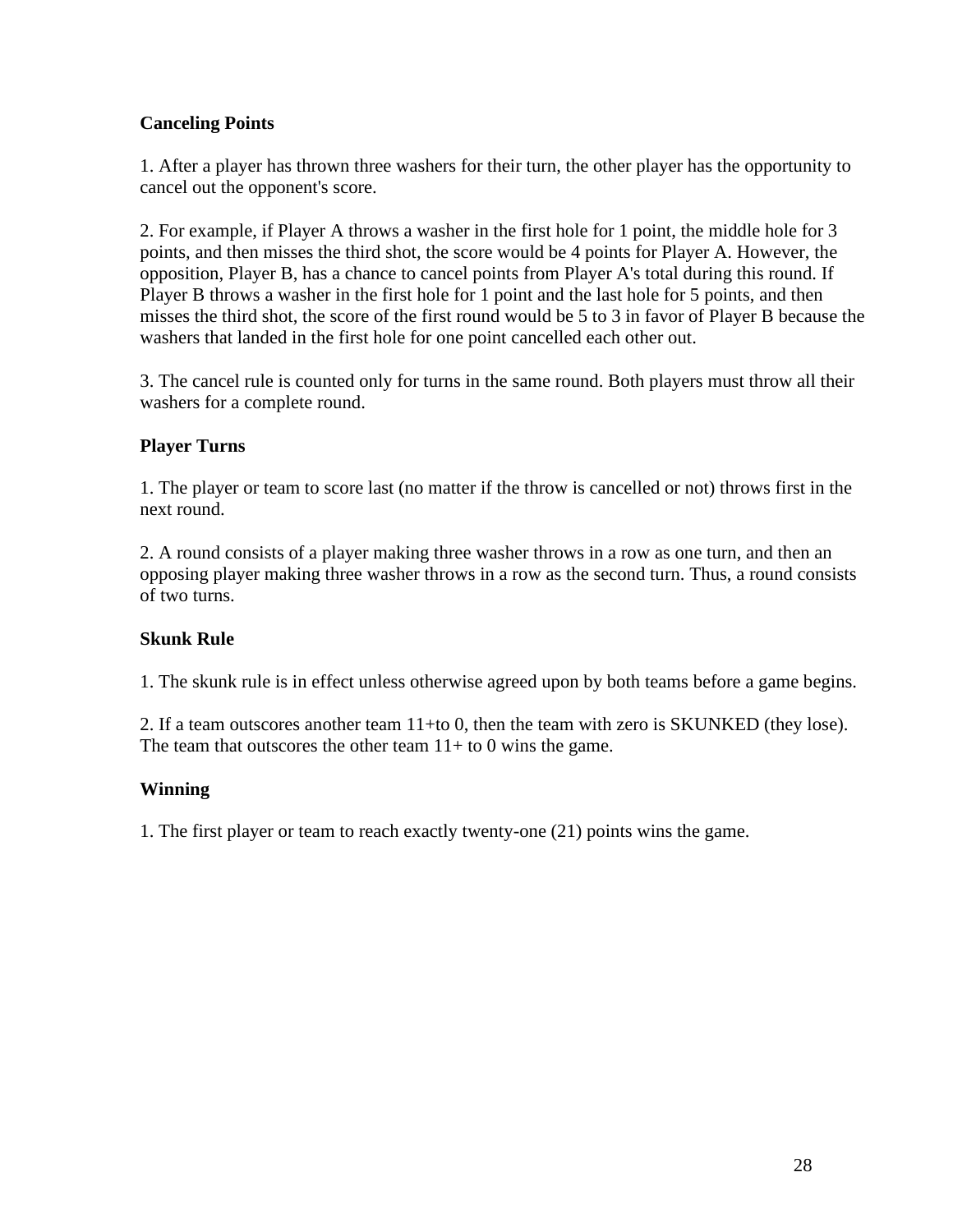

# **Appendix 9: Croquet Instructions**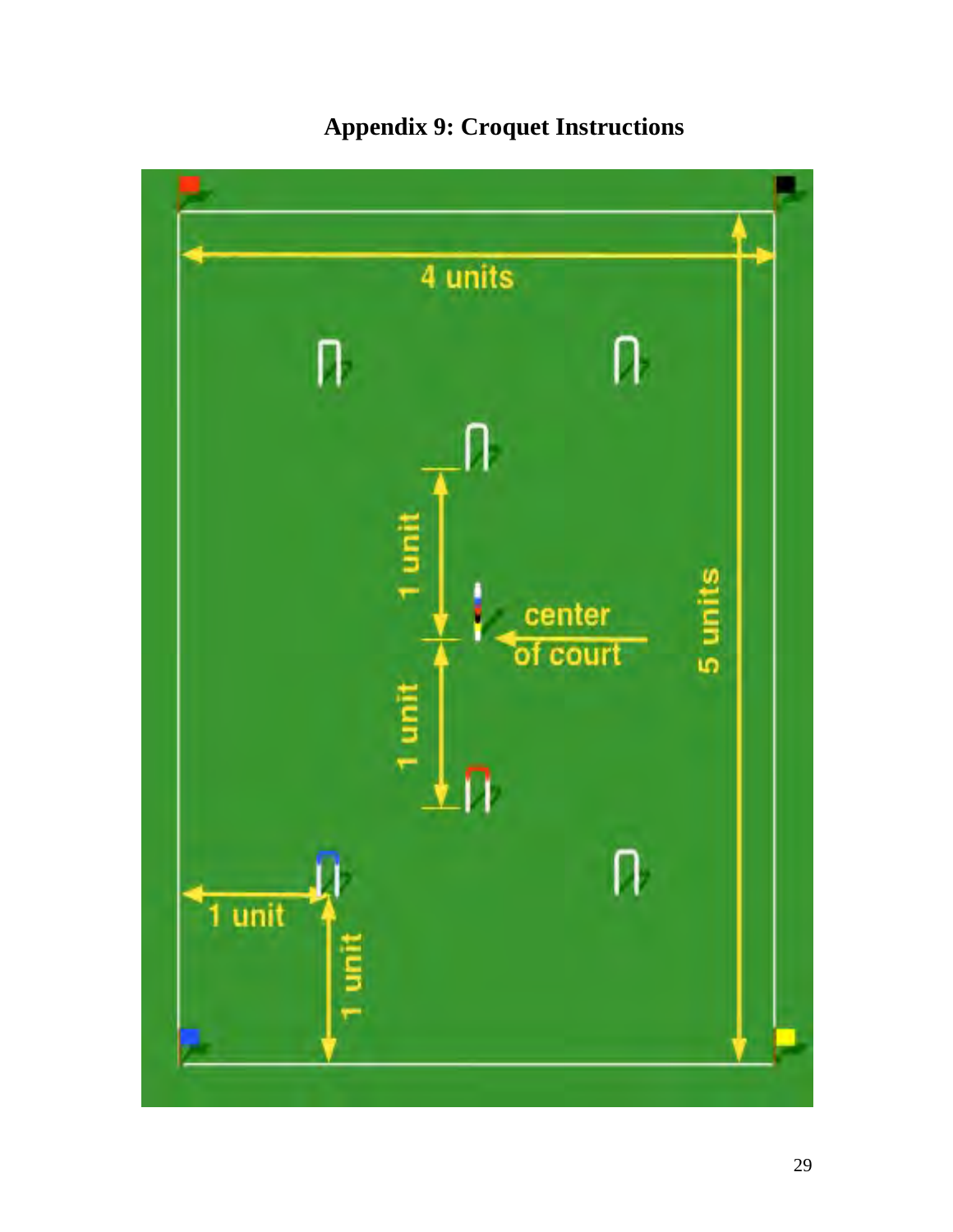

## **Instructions**

1

Divide players into two teams: a "cool" team that plays the blue and black balls, and a "hot" team that plays the red and yellow balls of a croquet set.

# 2

Decide which team goes first. They will play the blue and black balls. Take turns in the order of the corresponding colors on the stake - blue first, yellow last.

## 3

Place your ball 3 feet south of the first wicket, and try hitting it through. If you succeed, you earn a bonus stroke. Otherwise, your turn is over.

## 4

Take two bonus strokes if your ball comes to rest in contact with another player's ball during your turn. This is a "roquet."

## 5

Use this first bonus stroke to hit your ball so that both your ball and your opponent's ball move. Use your second stroke to hit your own ball toward the proper wicket.

## 6

Pass your ball through the wickets in the proper order: southwest 1, northwest 2, northeast 3, southeast 4, south-central 5, and north-central 6, followed by 2, 1, 4, 3, 6, and 5.

## 7

Remove your corresponding colored clip from the wicket when your ball passes through, and place it on the next one.

## 8

Become a rover once your ball has passed through all six wickets twice (in the proper order.) Take your rover ball out of play when it hits the final stake.

## 9

Roquet any other ball in play, but no more than once each a turn - unless your rover ball passes through a wicket (any wicket). Your rover, however, cannot roquet the same ball twice in succession, even if it passes through a wicket.

## 10

Win the game if your team is the first one to hit the final stake with both balls.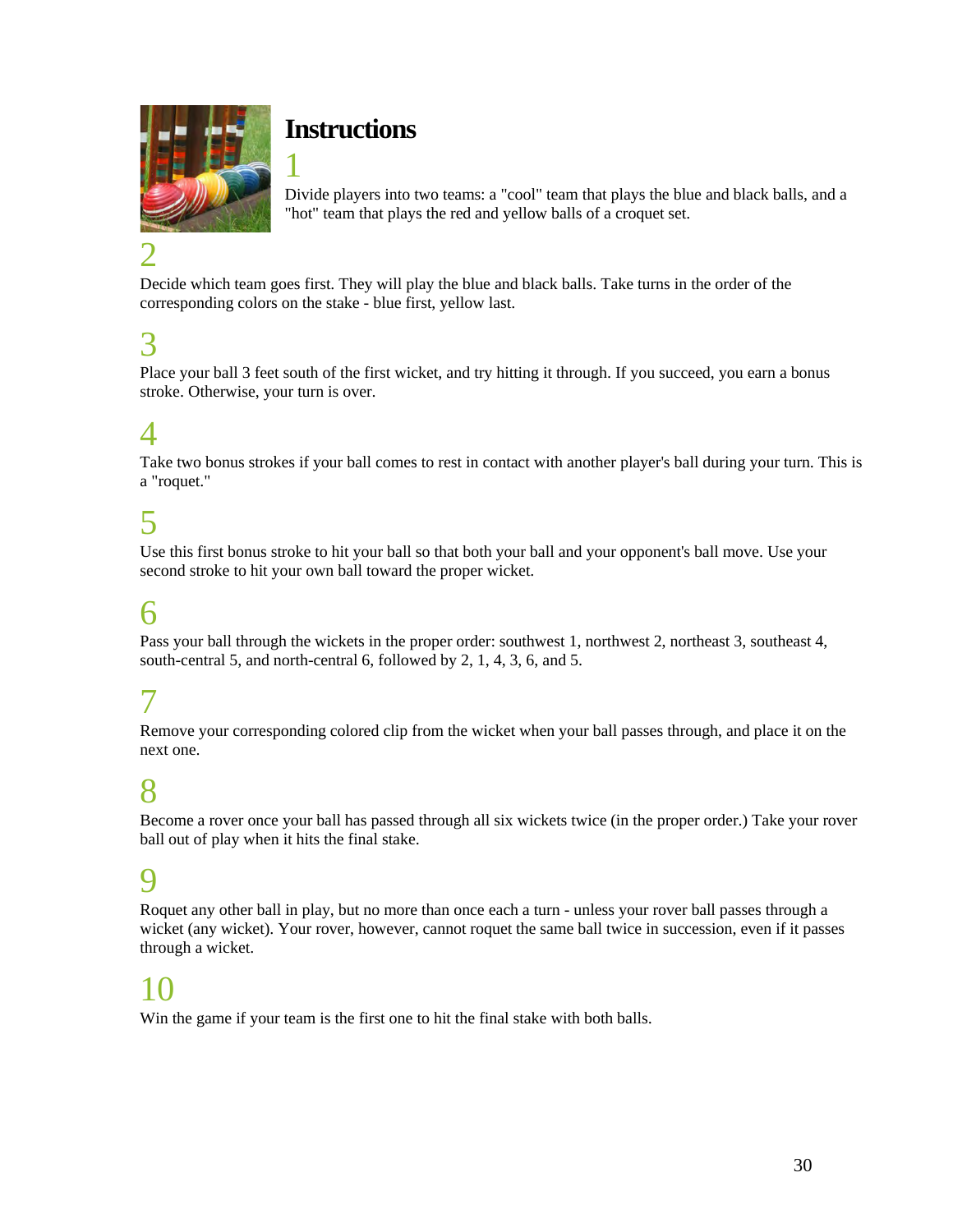![](_page_30_Picture_0.jpeg)

## **Appendix 10: Bocce Ball Instructions**

Bocce ball is a game of Italian origin that two to four people can play in the yard, on the beach or on a strip of gravel. Game balls come in two sizes and the goal, in essence, is to roll the large bocce balls closer to the small "target" ball, called the pallino, than your opponents manage to do. In each round, the player who gets closest to the pallino earns a point. It may seem easy, but the game requires precision and patience. Eye-hand coordination is your best asset for winning this game.

## **Instructions**

Things You'll Need Play area, 10 to 12 feet wide by 60 to 70 feet long

# 1

Choose a player who starts the game by rolling the pallino to the far side of the play area. The same player then rolls a bocce ball, aiming to land as close to the pallino as possible.

## 2

Instruct the next player to roll his bocce ball in an attempt to land closer to the pallino than the first player. Continue through the players, each rolling one bocce ball at a time, until all the balls are rolled.

## 3

Walk to the end of the play area after each round to examine the placement of the bocce balls and determine which is closest to the pallino. The player who made it closest to the pallino receives one point. If two or more balls are equally close to the pallino, no one gets a point. If a bocce ball touches the pallino, it does not count. A ball that knocked someone else's out of the way does not receive a point.

## 4

Repeat the steps to play subsequent rounds. The first player to reach 13 points wins the game.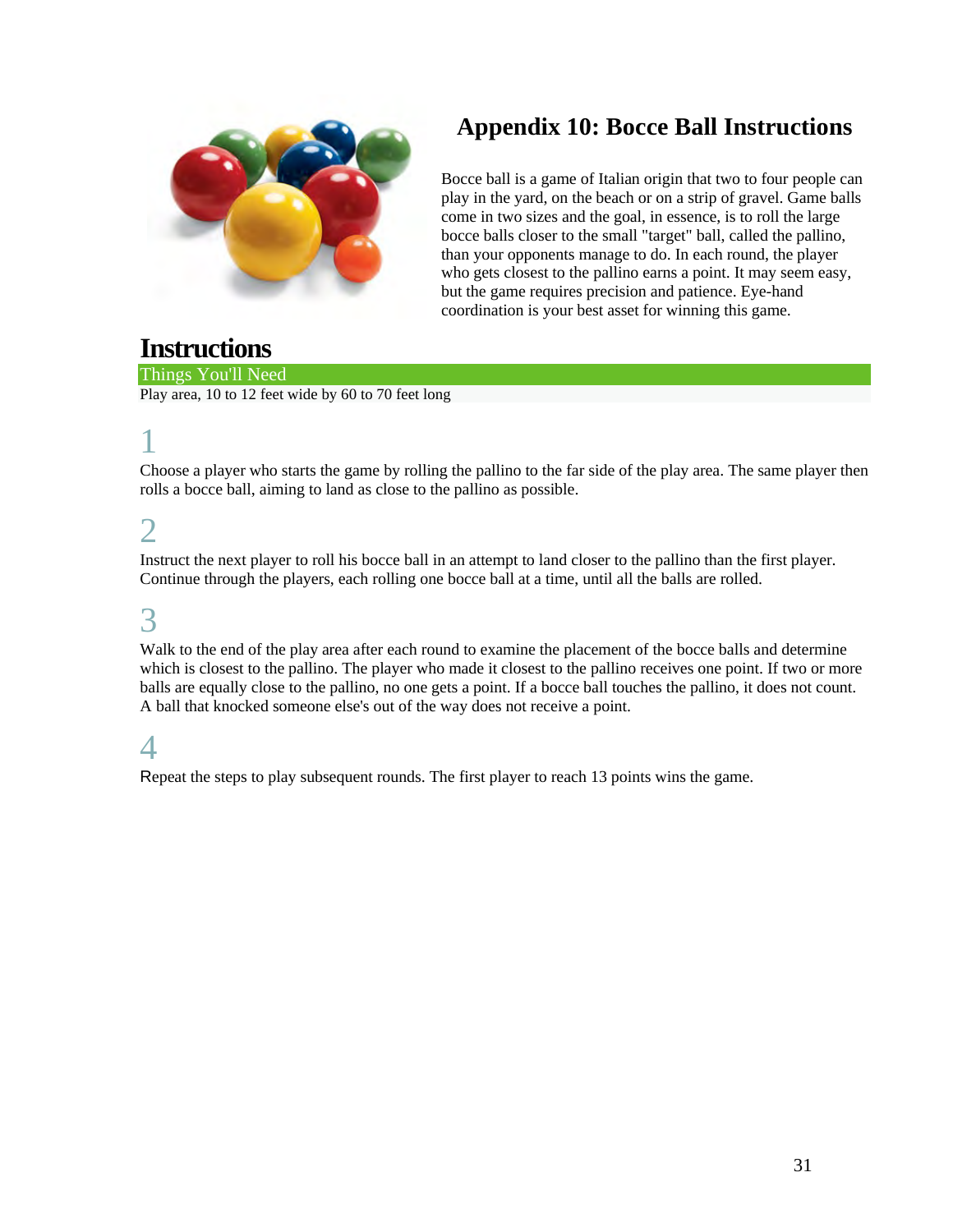## **Appendix 11: Horseshoes Instructions**

### Things You'll Need

2 Horseshoe Stakes 4 Horseshoes

# 1

"Set Up a Horseshoe Court" – stakes are to be 40 feet apart for regulation. Shorter distances can be determined by the ages of the participants.

## $\mathcal{D}$

Divide players into two even teams, and give each team two horseshoes.

## 3

Flip a coin to decide which team will pitch first.

## $\varDelta$

Have the first player from the first team pitch both horseshoes (one at a time) from anywhere behind the foul line.

## 5

Let the first player from the opposing team do the same, pitching toward the same stake.

## 6

Award 1 point for a shoe within 6 inches of the stake, or for a shoe touching the stake (often called a "leaner"); a shoe encircling the stake (a "ringer") earns 3 points. Often, amateurs choose to award 2 points for leaners.

## 7

Let the next two players (one from each team) pitch the shoes from the opposite side of the court back toward your side. Add their points to the first scores.

## 8

Alternate pitching from one end of the court to the other until all players have pitched. This constitutes an "inning."

## 9

Play until one team has at least 40 points at the end of an inning (for a point-limit game) or until 40 shoes have been pitched (for a shoe-limit game, in which the team with the highest score wins).

## 10

Play extra innings in the event of a tie.

![](_page_31_Picture_23.jpeg)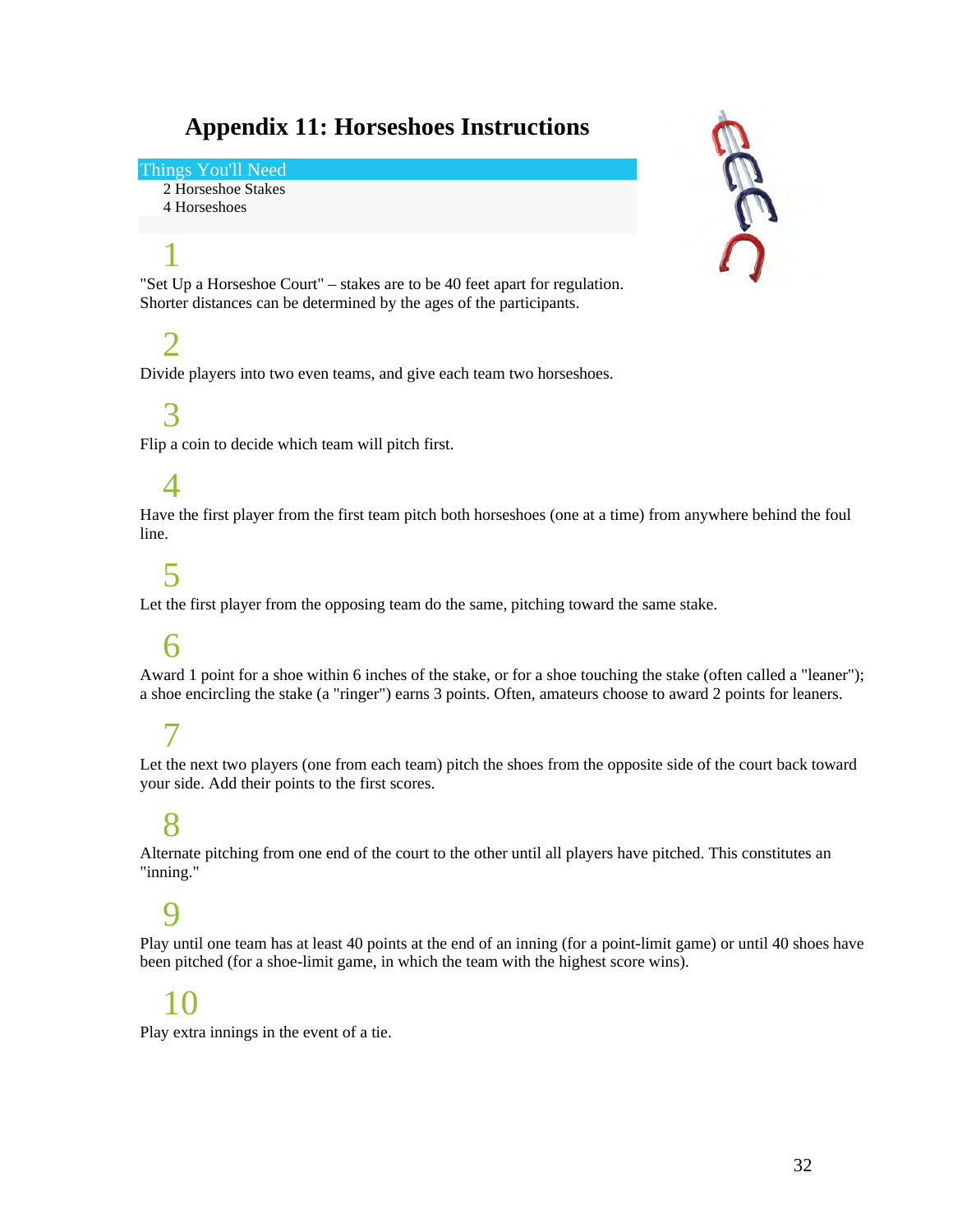## **Appendix 12: Jarts Instructions**

![](_page_32_Picture_1.jpeg)

![](_page_32_Picture_2.jpeg)

 $Ans: 8+$ Players: 2-4

### **Contents:**

• 4 Jarts<br>• 2 Target rings

### Objective:

To be the first team to score 21 points by tossing the jarts into or closest to the target rings.

#### Setup:

Place rings 30ft, apart (25ft, for beginners) as shown below. Jarts may be played with either 2 or 4 players divided into 2 teams (Team A and Team B). Teams pick a color to use throughout the game.

![](_page_32_Picture_11.jpeg)

#### Gameplay:

The game consists of rounds. During each round, one player from each team stands in the "Toss Area" (see diagram above) and alternates tossing their 2 Jarts at the target ring across from them. A player can stand behind or on either side of the ring, but may never cross in front. Pick a team to go first. The team that scored the most in the last round tosses first in the next round.

#### **Scoring:**

**Quick Play Scoring** 

First team to 21 points wins.

After all 4 Jarts are thrown score as follows:

1 Point - Scored for the Jart closest to the ring (see fig. 1) 3 Points - Scored for each Jart inside the ring (see fig. 2)

#### **Classic Scoring**

First team to 21 points wins. Only one team can score per round. The team with the most points scores the difference between the two teams points.

(Example: 3 Points - 1 Point = 2 Points)

Tours B Teres A. Tuan A<br>Scores<br>2 Points

**Scoring Scenarios** 

| point    | The Jart closest to the ring                                                     |
|----------|----------------------------------------------------------------------------------|
| 2 points | 1 Jart in the ring, minus 1 point if opponents Jart is nearest to the ring (3-1) |
| 3 points | 2 Jarts in the ring, minus 3 points if opponents Jart is in the ring (6-3)       |
| 4 points | 1 Jart in the ring, plus other Jart nearest to the ring (3+1)                    |
| 6 points | 2 Jarts in the ring, opponent has no Jarts in the ring $(3+3)$                   |

#### **Tournament Scoring**

All scoring is the same as Classic Scoring, but a team must score exactly 21 points to win. If a team exceeds 21 points for the round, their score is deducted, not added. Play continues until exactly 21 points are scored.

![](_page_32_Picture_27.jpeg)

Team A scores 1 point for being nearest to the ring.

NOTE: If at least 1 Jart from each team is outside the ring, the Jart tip closest to the ring scores the point.

![](_page_32_Picture_30.jpeg)

Team B scores 3 points for landing inside the ring. Team A did not land inside the ring.

NOTE: A Jart is considered inside the ring if any part of the tip is inside the ring.

#### **Throwing:**

Hold the Jart by the handle behind the fins. Toss it with an underhand motion with enough arc so that it will land in or near the ring.

![](_page_32_Figure_35.jpeg)

#### **Safe Play Guidelines:**

Jarts can be played outside safely. Be aware of your play area. Never throw Jarts at people or pets, and make sure the play area is clear before you throw. Do not throw Jarts straight-up, over-hand or sidearm. Never throw broken or damaged Jarts, discard immediately. Do not throw Jarts on hard or paved<br>surfaces. Take extra caution on windy days as the Jarts flight path may be unpredictable. Safe play means fun for everyone!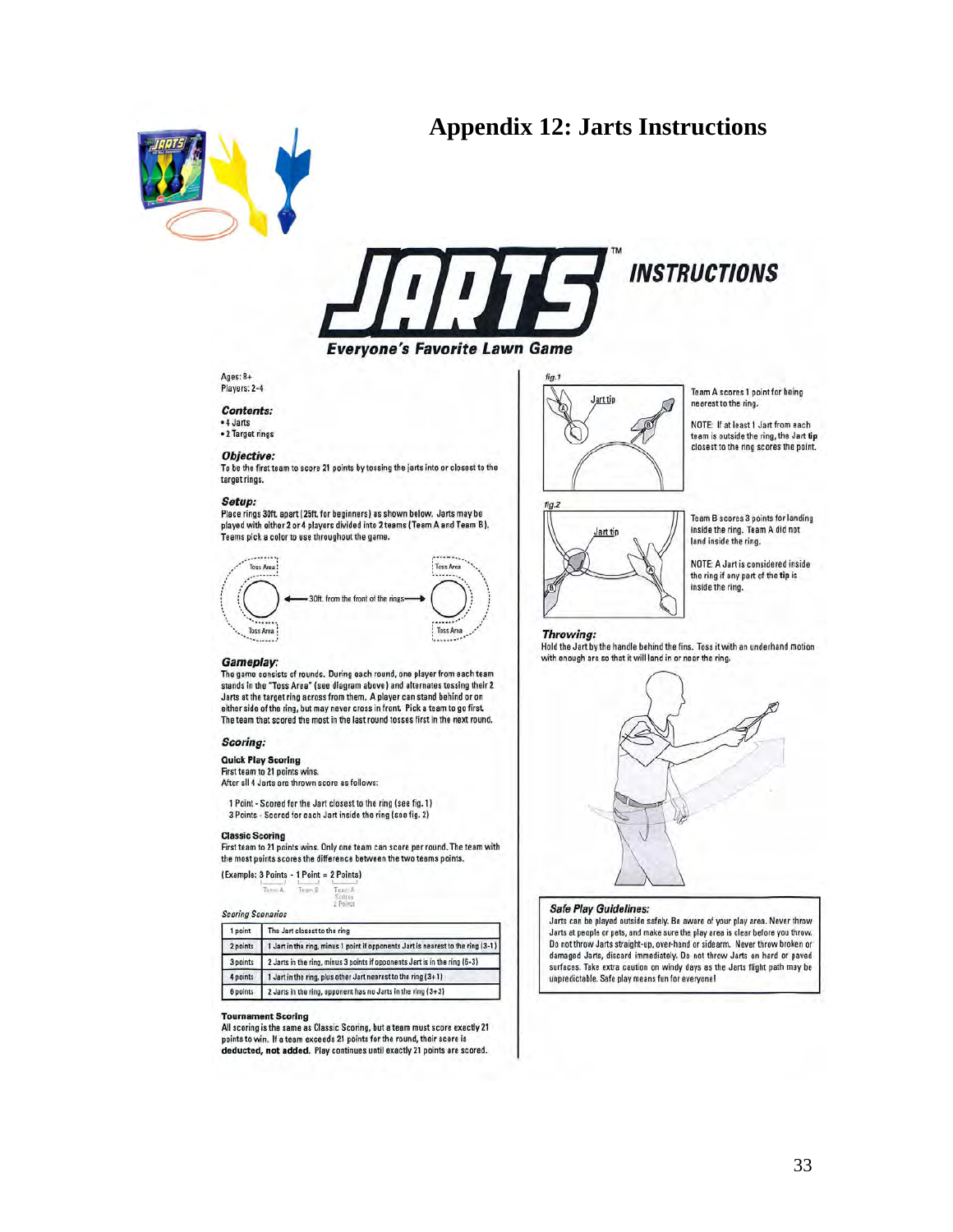## **Appendix 13: Inflatable Bounce House Instructions**

### **How to Set-up**

1) Check ground for a flat level surface void of any rocks, sticks, pine cones, etc. (anything that may puncture the bottom of the Inflatable). Also check height clearance for trees, power lines, or overhead obstructions. Tarps should be placed underneath all Inflatables before proceeding to Step 2. (Never operate the Inflatable on a hard surface without a tarp underneath).

2) Unroll the Inflatable in the direction you wish the Inflatable to face. Unfold until the Inflatable is completely flat and ready for inflation.

3) Attach the Blower(s) to the "Port" (extended air hose / blower tube). The "Port" is generally located in the very back or on the sides of the Inflatable. Tie off any additional "Ports" by turning the material clockwise and tying the tie around the Port. Leave a little air escaping so the Inflatable will not burst. 4) Close All Velcro / Zipper compartments.

5) Attach heavy extension cord(s) from power source. (Designate One - 20 amp fuse for each Blower. Generally, this equates to one - 110-volt Outlet for each Blower.) Use the extension cord(s) in the trailer and do not extend more than 100 feet from the power source.

6) Turn the Power on. (Blowers have an On/Off switch located on the blower.) While the Inflatable inflates- Check to make sure only slight air is escaping the vents or ports.

7) Check to make sure the Port (air hose) leading to the Blower is not twisted.

8) Secure the Inflatable by staking the unit on all 4 corners. Drive stakes half way in at a 45 degree angle away from the inflatable.

### **Safety Instructions / Operation**

1) Adult supervision is required at all times. Never leave the Inflatable unattended or unwatched. Only jump and play on a fully inflated unit. DO NOT allow riders to play or climb on inside or outside walls or roof of unit, and NEVER allow riders to hang on or pull netting or columns.

2) Most Inflatables only allow 4-5 Guests on the Inflatable at a time. (Check Inflatable Instructions) 3) Guests must remove shoes, pocket items, glasses, jewelry, etc.

4) Diving and flipping are strictly prohibited. No back flips, roughhousing, horseplay or bouncing against walls. Guests should not take unnecessary risks.

5) No food, drink, or gum on or in the inflatable. NEVER spray the Bounce House with a water hose – Electricity and water DO NOT MIX!

\*The Inflatable should not be operated/shut down if winds exceed 20 mph.

\*The Inflatable should not be used in rain or lightning conditions.

### **How to Takedown**

1) Check for any loose items left on the Inflatable. (Sweep, vacuum. or blow off where appropriate).

2) All Guests should be clear of Inflatable- Including: stakes, flagging, weight bags, etc.

3) Turn Off or Unplug Blower. Disconnect the Blower from the Inflatable.

4) Open All Velcro / Zipper Flaps, Vents, and Ports to allow air to escape and the Inflatable to deflate. Deflation time varies on the Inflatable  $(10 - 20 \text{ minutes})$ .

### **How to Roll an Inflatable**

The Key to a Good Roll is to fold the material neatly in toward the middle of the Inflatable. **NOTE VISUAL STEPS BELOW FOR CORRECT METHOD**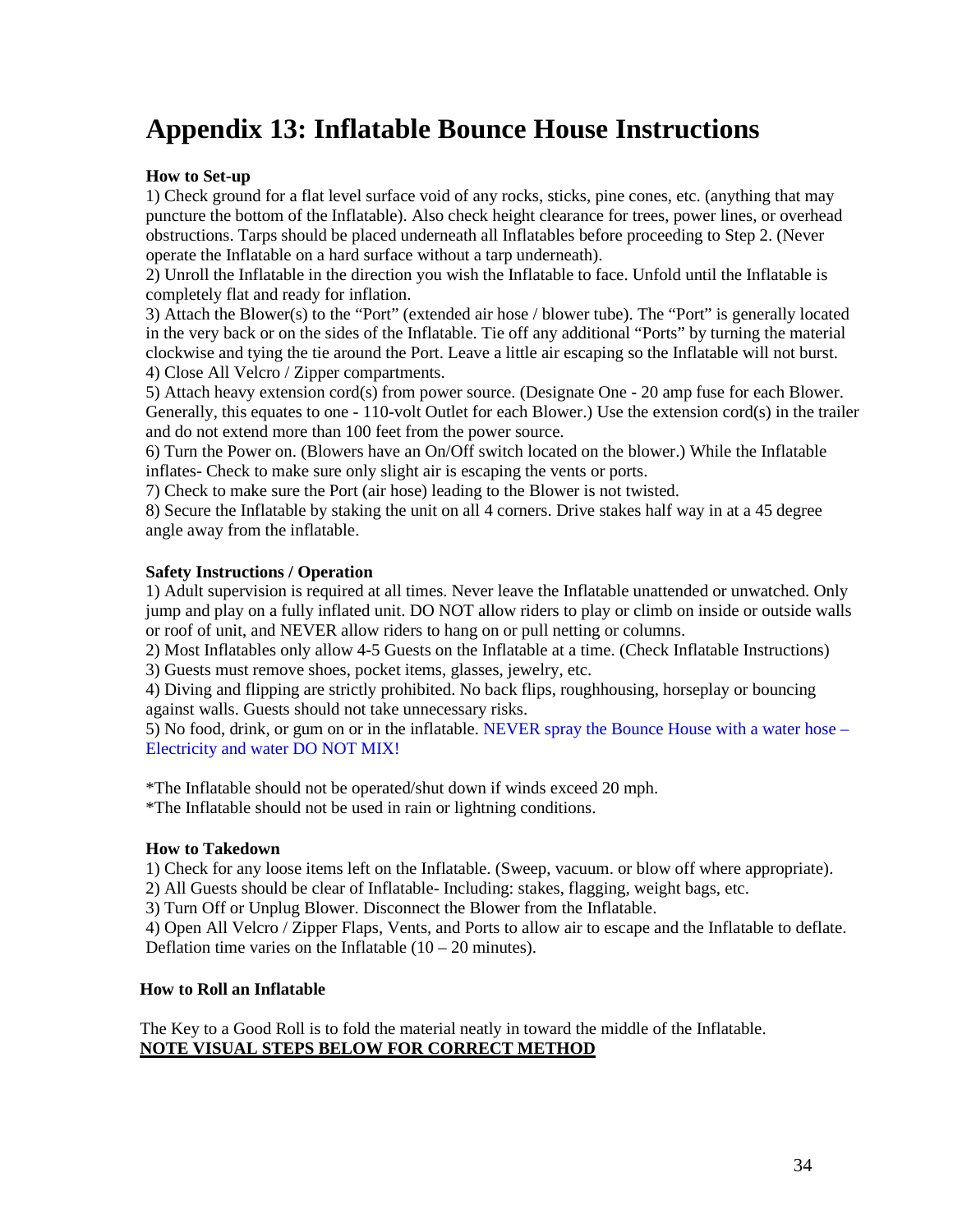# Visual Steps for How to Roll an Inflatable:

![](_page_34_Picture_1.jpeg)

Step 1: Fold all material toward the middle of the Inflatable and expose the bottom/edge seams of the Inflatable.

Steps 2-3: Fold one side of the Inflatable, lengthwise, ¼ distance to the other side. Repeat on other side (edge seams should meet in the middle).

Step 4: After folding the Inflatable twice lengthwise, walk out air towards Ports (Blower tubes).

![](_page_34_Picture_5.jpeg)

half lengthwise and walk out under the Inflatable (at air towards Blower tubes again. Tuck in any extra material.

![](_page_34_Picture_7.jpeg)

Step 7: Begin rolling from opposite the Blower tube end. (This pushes air out as you roll.) Take your time and roll as tightly as possible. Keep the roll lined up, tuck any in extra material, as you go and do not allow any part of the roll to sag. Loose rolls are difficult to move.

![](_page_34_Picture_9.jpeg)